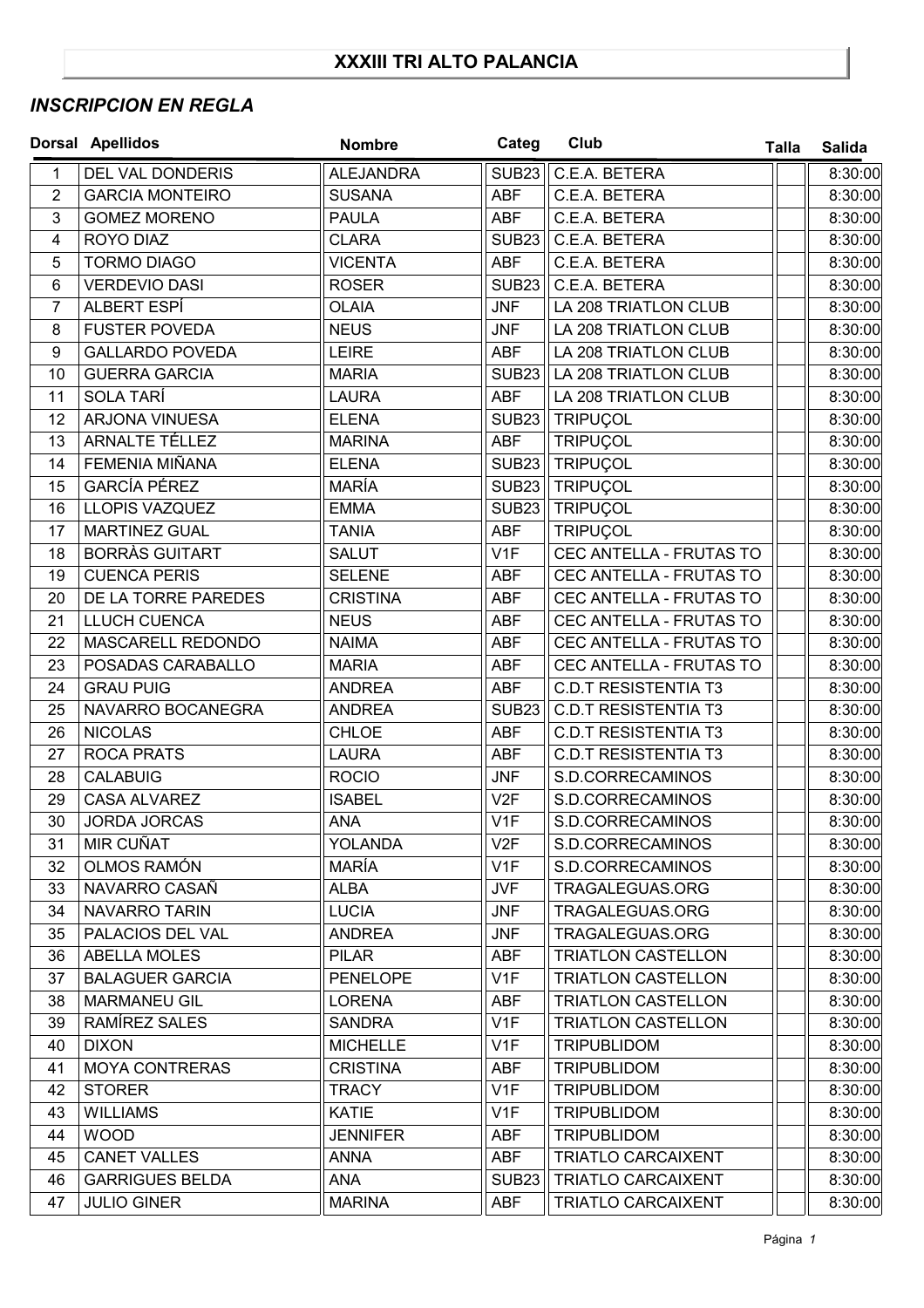| 48  | <b>FERNANDEZ ROMERO</b>   | <b>NURIA</b>            | ABF              | <b>TRIVILA</b>                | 8:30:00 |
|-----|---------------------------|-------------------------|------------------|-------------------------------|---------|
| 49  | PITARCH PLAZA             | <b>MAR</b>              | <b>JVF</b>       | <b>TRIVILA</b>                | 8:30:00 |
| 50  | <b>SANJUAN RODRIGUEZ</b>  | <b>MARINA</b>           | <b>JVF</b>       | <b>TRIVILA</b>                | 8:30:00 |
| 51  | SERRA LIÑAN               | <b>NEREA</b>            | ABF              | <b>TRIVILA</b>                | 8:30:00 |
| 52  | <b>BOLUFER CRUAÑES</b>    | <b>IRENE</b>            | <b>ABF</b>       | C.A. LLEBEIG XÀBIA            | 8:30:00 |
| 53  | <b>CHILDS</b>             | <b>LISA</b>             | V1F              | C.A. LLEBEIG XÀBIA            | 8:30:00 |
| 54  | CHOLBI SELLÉS             | M.MAR                   | V <sub>1</sub> F | C.A. LLEBEIG XÀBIA            | 8:30:00 |
| 55  | <b>JUAN VILLANUEVA</b>    | <b>CLARA ISABEL</b>     | <b>ABF</b>       | C.A. LLEBEIG XÀBIA            | 8:30:00 |
| 56  | <b>VAN'T HULL</b>         | <b>MARSHA</b>           | V <sub>1</sub> F | C.A. LLEBEIG XÀBIA            | 8:30:00 |
| 151 | CATALÁN FENOLLOSA         | <b>ANDREA</b>           | <b>SUB23</b>     | C.D. ISD HURACÁN PUERTO       | 8:32:00 |
| 152 | <b>HEBENSTREIT</b>        | <b>MARIA</b>            | V1F              | C.D. ISD HURACÁN PUERTO       | 8:32:00 |
| 153 | PÉREZ ABAD                | <b>BEATRIZ</b>          | <b>ABF</b>       | C.D. ISD HURACÁN PUERTO       | 8:32:00 |
| 154 | PÉREZ ABAD                | <b>DIANA</b>            | <b>ABF</b>       | C.D. ISD HURACÁN PUERTO       | 8:32:00 |
| 155 | <b>RUANO CAMPOS</b>       | <b>ALEJANDRA</b>        | <b>ABF</b>       | C.D. ISD HURACÁN PUERTO       | 8:32:00 |
| 156 | <b>CARDETE ROIG</b>       | <b>MÓNICA</b>           | V2F              | <b>CLUB TRIATLÓ GANDIA</b>    | 8:32:00 |
| 157 | <b>MALONDA GARCIA</b>     | <b>AINHOA</b>           | V1F              | CLUB TRIATLÓ GANDIA           | 8:32:00 |
| 158 | PÉREZ MARTÍNEZ            | <b>SILVIA</b>           | <b>ABF</b>       | CLUB TRIATLÓ GANDIA           | 8:32:00 |
| 159 | RAMÍREZ CABO              | LUCÍA                   | <b>ABF</b>       | <b>CLUB TRIATLÓ GANDIA</b>    | 8:32:00 |
| 160 | <b>CLEMENT ALONSO</b>     | <b>MARTA</b>            | <b>SUB23</b>     | <b>C.T. PICHON ELCHE</b>      | 8:32:00 |
| 161 | MARTÍNEZ CANALS           | <b>ESTEFANÍA ISABEL</b> | <b>ABF</b>       | C.T. PICHON ELCHE             | 8:32:00 |
| 162 | MARTÍN-MORENO JIMÉNEZ     | <b>EVA</b>              | ABF              | <b>C.T. PICHON ELCHE</b>      | 8:32:00 |
| 163 | <b>RUVIRA GUILABERT</b>   | Mª DEL PRADO            | V <sub>1</sub> F | C.T. PICHON ELCHE             | 8:32:00 |
| 164 | SÁNCHEZ GARCÍA            | <b>MAJE</b>             | ABF              | <b>C.T. PICHON ELCHE</b>      | 8:32:00 |
| 165 | <b>CARRETERO BARRIOS</b>  | <b>LAURA</b>            | <b>ABF</b>       | CDM AVANT MONCADA             | 8:32:00 |
| 166 | ÉPILA RUIZ                | <b>MARIA</b>            | <b>ABF</b>       | CDM AVANT MONCADA             | 8:32:00 |
| 167 | <b>ESTELLES FERNANDEZ</b> | <b>EMPAR</b>            | <b>JVF</b>       | CDM AVANT MONCADA             | 8:32:00 |
| 168 | <b>FERRIOL ARTERO</b>     | <b>MARTA</b>            | <b>ABF</b>       | CDM AVANT MONCADA             | 8:32:00 |
| 169 | <b>ORTIZ ALBERT</b>       | <b>ANA MARIA</b>        | <b>ABF</b>       | <b>CDM AVANT MONCADA</b>      | 8:32:00 |
| 170 | PAZOS DOMÉNECH            | <b>BEATRIZ</b>          | <b>ABF</b>       | CDM AVANT MONCADA             | 8:32:00 |
| 171 | <b>GARCIA MELIA</b>       | <b>LUCIA</b>            | V1F              | <b>CLUB TRIATLÓ CULLERA</b>   | 8:32:00 |
| 172 | <b>GARRIGUES EGEA</b>     | <b>TANIA</b>            | <b>ABF</b>       | <b>CLUB TRIATLO CULLERA</b>   | 8:32:00 |
| 173 | <b>MOLINA MARTINEZ</b>    | <b>REYES</b>            | <b>ABF</b>       | CLUB TRIATLÓ CULLERA          | 8:32:00 |
| 174 | RICO SAPIÑA               | <b>SANDRA</b>           | <b>SUB23</b>     | CLUB TRIATLÓ CULLERA          | 8:32:00 |
| 175 | VALLCANERA CUÑAT          | <b>MARIA INES</b>       | V1F              | CLUB TRIATLÓ CULLERA          | 8:32:00 |
| 176 | <b>GARCIA ALFARO</b>      | <b>MARTA</b>            | V1F              | TRICULPELAT ALAQUÀS C.T.      | 8:32:00 |
| 177 | LÓPEZ FERNÁNDEZ           | <b>MIRIAM</b>           | ABF              | TRICULPELAT ALAQUÀS C.T.      | 8:32:00 |
| 178 | <b>REMOHI FABIA</b>       | <b>ISABEL</b>           | V <sub>1</sub> F | TRICULPELAT ALAQUÀS C.T.      | 8:32:00 |
| 179 | <b>TORREJON IZQUIERDO</b> | <b>LAURA</b>            | ABF              | TRICULPELAT ALAQUÀS C.T.      | 8:32:00 |
| 180 | ZARAGOZÁ FORTAÑA          | <b>CRISTINA</b>         | ABF              | TRICULPELAT ALAQUÀS C.T.      | 8:32:00 |
| 181 | <b>BONET RICÓS</b>        | <b>VIOLETA</b>          | V1F              | C.T. A CORRE-CUITA            | 8:32:00 |
| 182 | <b>CUBELLS PASTOR</b>     | <b>SARA</b>             | ABF              | C.T. A CORRE-CUITA            | 8:32:00 |
| 183 | <b>DOMÉNECH HERNANI</b>   | <b>CARLA</b>            | ABF              | C.T. A CORRE-CUITA            | 8:32:00 |
| 184 | MARTÍNEZ LORCA            | <b>SARA IRENE</b>       | ABF              | C.T. A CORRE-CUITA            | 8:32:00 |
| 185 | POLO POLO                 | <b>REBECA</b>           | ABF              | C.T. A CORRE-CUITA            | 8:32:00 |
| 186 | SÁNCHEZ POLO              | <b>CECILIA</b>          | ABF              | C.T. A CORRE-CUITA            | 8:32:00 |
| 187 | <b>CORRECHER DIZ</b>      | <b>INMACULADA</b>       | ABF              | <b>TUVALUM POBLATS MARITI</b> | 8:32:00 |
| 188 | RODRIGUEZ DE URDANETA     | <b>MARCIA CHALIMA</b>   | V1F              | <b>TUVALUM POBLATS MARITI</b> | 8:32:00 |
| 189 | <b>SALAS CAMARILLO</b>    | <b>LISMARY</b>          | V2F              | <b>TUVALUM POBLATS MARITI</b> | 8:32:00 |
| 190 | SERÓ MORA                 | <b>ALICIA</b>           | V1F              | <b>TUVALUM POBLATS MARITI</b> | 8:32:00 |
| 191 | <b>VIDAL NAVARRO</b>      | ALBA                    | <b>ABF</b>       | <b>TUVALUM POBLATS MARITI</b> | 8:32:00 |
| 192 | <b>CHISBERT CLIMEN</b>    | <b>ALEJANDRA</b>        | ABF              | BETRAINING FOENER TRIAT       | 8:32:00 |
| 193 | DOMÉNECH IBÁÑEZ           | <b>ALBA</b>             | ABF              | BETRAINING FOENER TRIAT       | 8:32:00 |
| 194 | FOLGADO GARCÍA            | <b>MARÍA ISABEL</b>     | ABF              | BETRAINING FOENER TRIAT       | 8:32:00 |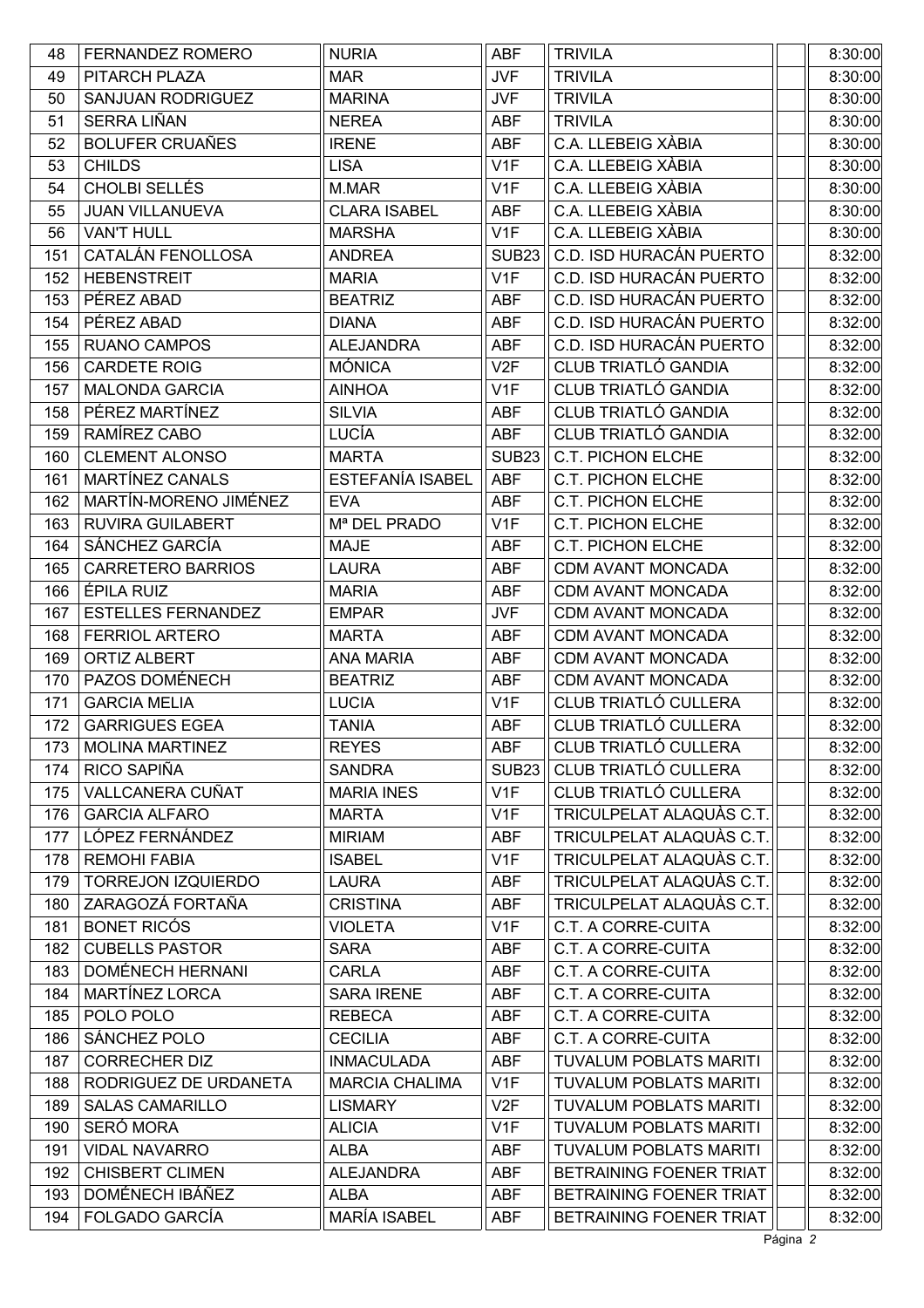| 195 | <b>MARTÍN RODRÍGUEZ</b>  | <b>MARTA</b>         | V <sub>1</sub> F  | BETRAINING FOENER TRIAT       | 8:32:00 |
|-----|--------------------------|----------------------|-------------------|-------------------------------|---------|
| 196 | MARTINEZ CHAMORRO        | MARIA DE LA CRUZ     | <b>ABF</b>        | <b>TRICARLET</b>              | 8:32:00 |
| 197 | <b>MARTINEZ LOPEZ</b>    | <b>VERONICA</b>      | V1F               | <b>TRICARLET</b>              | 8:32:00 |
| 198 | SOLER FERNANDEZ          | <b>ROCIO</b>         | <b>ABF</b>        | <b>TRICARLET</b>              | 8:32:00 |
| 301 | ALIAGA CASANOVA          | MARÍA DESAMPARA      | V1F               | CONCABEZA ATYUM CLUB D        | 8:34:00 |
| 302 | ARSEGUET CRUZ            | <b>LYDIA</b>         | ABF               | CONCABEZA ATYUM CLUB D        | 8:34:00 |
| 303 | <b>CABEZA FELIP</b>      | PAU                  | <b>ABF</b>        | CONCABEZA ATYUM CLUB D        | 8:34:00 |
| 304 | <b>GIMENO MIQUEL</b>     | <b>MARIA ANGELES</b> | ABF               | CONCABEZA ATYUM CLUB D        | 8:34:00 |
| 305 | <b>GIMENO MIQUEL</b>     | <b>ANA</b>           | <b>ABF</b>        | CONCABEZA ATYUM CLUB D        | 8:34:00 |
| 306 | <b>GUZMAN LLEIDA</b>     | <b>MARIA</b>         | ABF               | CONCABEZA ATYUM CLUB D        | 8:34:00 |
| 307 | MARTÍN ALBIÑANA          | <b>SABINA</b>        | V1F               | CONCABEZA ATYUM CLUB D        | 8:34:00 |
| 308 | VAL CANÓS                | <b>MARIAN</b>        | V <sub>1</sub> F  | CONCABEZA ATYUM CLUB D        | 8:34:00 |
| 309 | CERDÀ FERRANDO           | <b>TERESA</b>        | <b>SUB23</b>      | 3 REPTES TRIATLÓ L\\\'OLLE    | 8:34:00 |
| 310 | <b>ESTRUCH FAUS</b>      | <b>MARIA</b>         | <b>ABF</b>        | 3 REPTES TRIATLÓ L\\\'OLLE    | 8:34:00 |
| 311 | <b>GARCIA PERALES</b>    | <b>LUNA</b>          | <b>SUB23</b>      | 3 REPTES TRIATLÓ L\\\'OLLE    | 8:34:00 |
| 312 | <b>GINER HERNANDEZ</b>   | <b>SANDRA</b>        | <b>ABF</b>        | 3 REPTES TRIATLÓ L\\\'OLLE    | 8:34:00 |
| 313 | NAVARRO SOLER            | <b>MIREIA</b>        | <b>SUB23</b>      | 3 REPTES TRIATLÓ L\\\'OLLE    | 8:34:00 |
| 314 | SANZ SÁNCHEZ             | ANAÏS                | <b>ABF</b>        | 3 REPTES TRIATLÓ L\\\'OLLE    | 8:34:00 |
| 315 | <b>VILLARROYA HAMSHO</b> | <b>SUAD</b>          | SUB <sub>23</sub> | 3 REPTES TRIATLÓ L\\\'OLLE    | 8:34:00 |
| 316 | <b>ELIZALDE VICENT</b>   | <b>ANNA</b>          | <b>JNF</b>        | CLUB TRIATLÓ TRITRAIL CA      | 8:34:00 |
| 317 | <b>MAYO CASTILLO</b>     | <b>NATALIA</b>       | SUB <sub>23</sub> | CLUB TRIATLÓ TRITRAIL CA      | 8:34:00 |
| 318 | NAVARRO VICENTE          | <b>ANA</b>           | <b>JNF</b>        | CLUB TRIATLÓ TRITRAIL CA      | 8:34:00 |
| 319 | PEÑARROCHA ALOS          | <b>DOLORES</b>       | V <sub>1</sub> F  | CLUB TRIATLÓ TRITRAIL CA      | 8:34:00 |
| 320 | <b>TRILLES RUZ</b>       | <b>SARA</b>          | <b>SUB23</b>      | CLUB TRIATLÓ TRITRAIL CA      | 8:34:00 |
| 321 | <b>BAYDAL PASTOR</b>     | ANA                  | V2F               | <b>KAMIKAZES GANG</b>         | 8:34:00 |
| 322 | FONT I BOTELLA           | <b>ALEXANDRA</b>     | ABF               | <b>KAMIKAZES GANG</b>         | 8:34:00 |
| 323 | FORNELL CHALUPETZKA      | <b>MONIKA</b>        | V1F               | <b>KAMIKAZES GANG</b>         | 8:34:00 |
| 324 | FORNELL CHALUPETZKA      | <b>MANUELA</b>       | V1F               | <b>KAMIKAZES GANG</b>         | 8:34:00 |
| 325 | <b>LARA FELIU</b>        | <b>ROSA MARIA</b>    | <b>ABF</b>        | <b>KAMIKAZES GANG</b>         | 8:34:00 |
| 326 | PÉREZ ALBEROLA           | <b>DIANA</b>         | ABF               | <b>KAMIKAZES GANG</b>         | 8:34:00 |
| 327 | <b>BORRÀS GUITART</b>    | <b>AMPARO</b>        | V <sub>1</sub> F  | E. T. VIALTERRA ALGEMESÍ      | 8:34:00 |
| 328 | <b>CAMARENA FERRÍS</b>   | <b>ANDREA</b>        | <b>JNF</b>        | E. T. VIALTERRA ALGEMESÍ      | 8:34:00 |
| 329 | <b>FELICI OLTRA</b>      | <b>MARIA JOSEP</b>   | <b>JVF</b>        | E. T. VIALTERRA ALGEMESÍ      | 8:34:00 |
| 330 | <b>FERRAGUT FERRIS</b>   | LAIA                 | ABF               | E. T. VIALTERRA ALGEMESÍ      | 8:34:00 |
| 331 | <b>GOMEZ ZAMBRANA</b>    | <b>ANDREA</b>        | ABF               | <b>CLUB TRIATLÓN ORIHUELA</b> | 8:34:00 |
| 332 | <b>JARA RODRÍGUEZ</b>    | <b>BEATRIZ</b>       | ABF               | <b>CLUB TRIATLÓN ORIHUELA</b> | 8:34:00 |
| 333 | <b>MATEO PÉREZ</b>       | MARÍA JOSÉ           | <b>ABF</b>        | CLUB TRIATLÓN ORIHUELA        | 8:34:00 |
| 334 | <b>MORALES MARÍN</b>     | <b>MARINA</b>        | <b>SUB23</b>      | CLUB TRIATLÓN ORIHUELA        | 8:34:00 |
| 335 | MONTSARRAT GARCIA        | <b>SARAH</b>         | <b>ABF</b>        | TEAM 4 SPORTS CLUB DEP        | 8:34:00 |
| 336 | <b>ALCAYDE BELLVER</b>   | <b>CARMEN</b>        | ABF               | <b>TRIPUÇOL</b>               | 8:34:00 |
| 337 | CHULVI DEOGRACIA         | LUCÍA                | <b>JNF</b>        | <b>TRIPUÇOL</b>               | 8:34:00 |
| 338 | PINA MORENO              | <b>MARÍA LUISA</b>   | <b>ABF</b>        | <b>TRIPUÇOL</b>               | 8:34:00 |
| 339 | SEBASTIÁN FERRER         | <b>MARIOLA</b>       | <b>SUB23</b>      | <b>TRIPUÇOL</b>               | 8:34:00 |
| 340 | <b>LEAL MORA</b>         | <b>BELÉN</b>         | <b>ABF</b>        | ONDARA TRI-ESPORT             | 8:34:00 |
| 341 | CEPA NUÑEZ               | <b>AMANDA</b>        | <b>JNF</b>        | C.E.A. BETERA                 | 8:34:00 |
| 342 | <b>VICENTE MONTÓN</b>    | <b>CLAUDIA</b>       | <b>JVF</b>        | C.E.A. BETERA                 | 8:34:00 |
| 343 | <b>CANDREA</b>           | <b>ANA MARIA</b>     | <b>JVF</b>        | <b>TRIATLÓ ONTINYENT</b>      | 8:34:00 |
| 344 | <b>TOLSÀ SANCHIS</b>     | <b>MARTA</b>         | <b>ABF</b>        | TRIATLÓ ONTINYENT             | 8:34:00 |
| 345 | RODENAS MARCO            | <b>AMPARO</b>        | V <sub>1</sub> F  | TRIESPORT ROQUETTE            | 8:34:00 |
| 346 | DUS ÁVILA                | <b>THAYS</b>         | V1F               | CDM AVANT MONCADA             | 8:34:00 |
| 347 | SANCHO ESPINÓS           | <b>PAULA</b>         | ABF               | <b>CLUB ATLETISME XÁTIVA</b>  | 8:34:00 |
| 348 | <b>TUDELA GOZALBES</b>   | <b>ANDREA</b>        | <b>ABF</b>        | CLUB ATLETISME XÁTIVA         | 8:34:00 |
| 349 | <b>MANZANO</b>           | <b>RAQUEL</b>        | V <sub>1</sub> F  | CLUB TRIATLO ALZIRA           | 8:34:00 |
|     |                          |                      |                   |                               |         |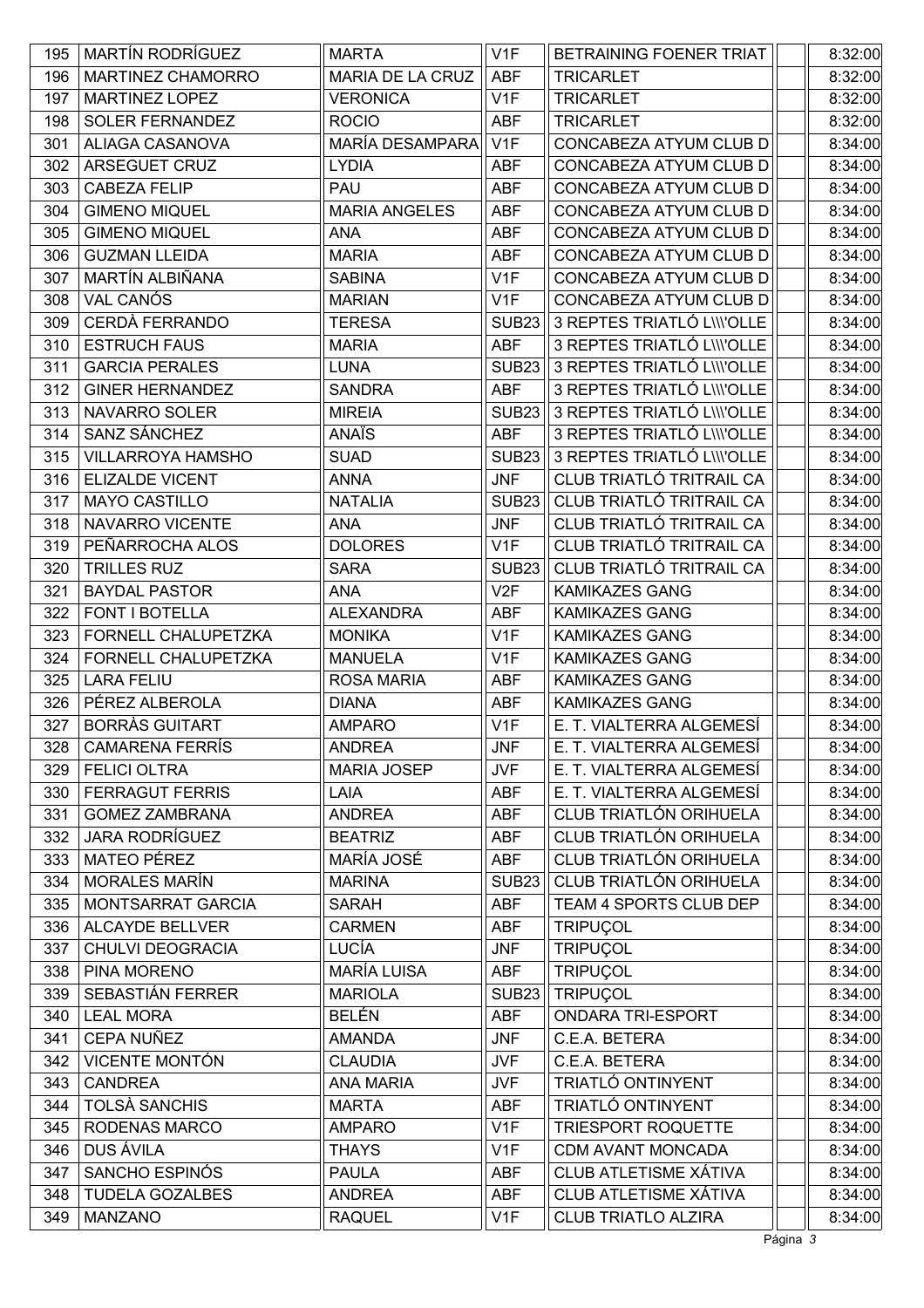| 350 | AVIÑÓ ISERN                    | <b>PAULA</b>          | ABF              | C.M. EL CASTELLET - ATP IT  | 8:34:00 |
|-----|--------------------------------|-----------------------|------------------|-----------------------------|---------|
| 351 | <b>CHORDA GERMOND</b>          | <b>AINHOA</b>         | <b>ABF</b>       | C.M. EL CASTELLET - ATP IT  | 8:34:00 |
| 401 | ANDRES DE LA ESPERANZA         | <b>JAVIER</b>         | V <sub>1</sub> M | C.D. ISD HURACÁN PUERTO     | 9:30:00 |
| 402 | <b>BENAGES SIMO</b>            | <b>VICTOR</b>         | <b>ABM</b>       | C.D. ISD HURACÁN PUERTO     | 9:30:00 |
| 403 | <b>BLASCO AÑO</b>              | <b>DAVID</b>          | <b>JNM</b>       | C.D. ISD HURACÁN PUERTO     | 9:30:00 |
| 404 | <b>GOMEZ CALCERRADA SORRIB</b> | <b>OSCAR</b>          | ABM              | C.D. ISD HURACÁN PUERTO     | 9:30:00 |
| 405 | MARTÍNEZ SÁNCHEZ               | <b>ADRIÁN</b>         | ABM              | C.D. ISD HURACÁN PUERTO     | 9:30:00 |
| 406 | <b>MILLO</b>                   | <b>PAO</b>            | <b>JVM</b>       | C.D. ISD HURACÁN PUERTO     | 9:30:00 |
| 407 | <b>RAMON VERA</b>              | <b>PABLO</b>          | <b>SUB23</b>     | C.D. ISD HURACÁN PUERTO     | 9:30:00 |
| 408 | ROSALENY AZNAR                 | <b>AUSIAS</b>         | <b>JNM</b>       | C.D. ISD HURACÁN PUERTO     | 9:30:00 |
| 409 | SANTOS SANTOS                  | <b>BORJA</b>          | ABM              | C.D. ISD HURACÁN PUERTO     | 9:30:00 |
| 410 | <b>TANNER</b>                  | <b>MARK STEPHEN</b>   | ABM              | C.D. ISD HURACÁN PUERTO     | 9:30:00 |
| 411 | <b>ALEMANY SANCHEZ</b>         | <b>VICTOR</b>         | ABM              | LA 208 TRIATLON CLUB        | 9:30:00 |
| 412 | <b>ALONSO PEREA</b>            | PABLO                 | <b>JNM</b>       | LA 208 TRIATLON CLUB        | 9:30:00 |
| 413 | <b>CORMACK</b>                 | <b>ROBERT</b>         | <b>JNM</b>       | <b>LA 208 TRIATLON CLUB</b> | 9:30:00 |
| 414 | <b>GARCÍA IBAÑEZ</b>           | JOSE MARÍA            | ABM              | <b>LA 208 TRIATLON CLUB</b> | 9:30:00 |
| 415 | PENALVA GALIANA                | <b>SALVADOR</b>       | <b>SUB23</b>     | LA 208 TRIATLON CLUB        | 9:30:00 |
| 416 | RODRIGUEZ TOMAS                | <b>DANIEL</b>         | ABM              | LA 208 TRIATLON CLUB        | 9:30:00 |
| 417 | RUBERT MARTÍ                   | <b>JOAN</b>           | <b>JNM</b>       | LA 208 TRIATLON CLUB        | 9:30:00 |
| 418 | <b>SIRVENT ARACIL</b>          | <b>FELIX</b>          | <b>SUB23</b>     | LA 208 TRIATLON CLUB        | 9:30:00 |
| 419 | <b>VERA BLASCO</b>             | <b>ALVARO</b>         | ABM              | LA 208 TRIATLON CLUB        | 9:30:00 |
| 420 | <b>SUAREZ REDONDO</b>          | <b>DAVID</b>          | V2M              | LA 208 TRIATLON CLUB        | 9:30:00 |
| 421 | <b>BAILACH SANDIEGO</b>        | <b>GERARD</b>         | ABM              | C.E.A. BETERA               | 9:30:00 |
| 422 | <b>BENAVENT RICART</b>         | <b>IGNACIO</b>        | <b>JNM</b>       | C.E.A. BETERA               | 9:30:00 |
| 423 | <b>CANO GARAY</b>              | <b>PABLO</b>          | <b>SUB23</b>     | C.E.A. BETERA               | 9:30:00 |
| 424 | <b>CANO GARAY</b>              | <b>LUIS</b>           | <b>JNM</b>       | C.E.A. BETERA               | 9:30:00 |
| 425 | CHICA SANCHIZ                  | <b>PEDRO</b>          | ABM              | C.E.A. BETERA               | 9:30:00 |
| 426 | DE ORBE GONZALEZ               | <b>GUILLERMO</b>      | <b>JNM</b>       | C.E.A. BETERA               | 9:30:00 |
| 427 | LUJAN PÉREZ                    | <b>JAVIER</b>         | <b>JNM</b>       | C.E.A. BETERA               | 9:30:00 |
| 428 | <b>MARTINEZ BONET</b>          | <b>MIGUEL</b>         | V2M              | C.E.A. BETERA               | 9:30:00 |
| 429 | <b>MARTINEZ SEBASTIA</b>       | <b>PABLO</b>          | <b>JVM</b>       | C.E.A. BETERA               | 9:30:00 |
| 430 | MORANTE MONRAVAL               | <b>ALBERT</b>         |                  | SUB23   C.E.A. BETERA       | 9:30:00 |
| 431 | <b>CABRERO BOLOS</b>           | <b>FRANCESC</b>       | ABM              | <b>TRIPUÇOL</b>             | 9:30:00 |
| 432 | <b>GUARDIOLA PEREZ</b>         | <b>ANTONI</b>         | <b>SUB23</b>     | <b>TRIPUÇOL</b>             | 9:30:00 |
| 433 | MAZORRIAGA AYALA               | <b>UNAI</b>           | <b>JNM</b>       | <b>TRIPUÇOL</b>             | 9:30:00 |
| 434 | <b>MORANT BARBERA</b>          | <b>MARC</b>           | <b>JVM</b>       | <b>TRIPUÇOL</b>             | 9:30:00 |
| 435 | RAMIREZ RUEDA                  | <b>FRANCISCO MANU</b> | ABM              | <b>TRIPUÇOL</b>             | 9:30:00 |
| 436 | <b>RIOS</b>                    | <b>MIGUEL</b>         | <b>SUB23</b>     | <b>TRIPUÇOL</b>             | 9:30:00 |
| 437 | ROSALENY AZNAR                 | <b>ARNAU</b>          | <b>SUB23</b>     | <b>TRIPUÇOL</b>             | 9:30:00 |
| 438 | SEBASTIÁN FERRER               | <b>HÉCTOR</b>         | <b>SUB23</b>     | <b>TRIPUÇOL</b>             | 9:30:00 |
| 439 | <b>TORRES GARCIA</b>           | <b>JOSE VICENTE</b>   | ABM              | <b>TRIPUÇOL</b>             | 9:30:00 |
| 440 | VANACLOCHA CABALLERO           | <b>ALEX</b>           | <b>SUB23</b>     | <b>TRIPUÇOL</b>             | 9:30:00 |
| 441 | CAURÍN LATORRE                 | <b>MIKEL</b>          | ABM              | <b>C.D.T RESISTENTIA T3</b> | 9:30:00 |
| 442 | <b>CRUYSBERGHS</b>             | <b>THOMAS</b>         | ABM              | <b>C.D.T RESISTENTIA T3</b> | 9:30:00 |
| 443 | <b>GARCIA MORATALLA</b>        | <b>DANIEL</b>         | ABM              | <b>C.D.T RESISTENTIA T3</b> | 9:30:00 |
| 444 | <b>LOPEZ INIESTA</b>           | <b>RICARDO</b>        | ABM              | <b>C.D.T RESISTENTIA T3</b> | 9:30:00 |
| 445 | LÓPEZ VALENCIANO               | <b>JAVIER</b>         | V <sub>1</sub> M | <b>C.D.T RESISTENTIA T3</b> | 9:30:00 |
| 446 | MARTINEZ LOPEZ                 | <b>GUILLERMO</b>      | <b>SUB23</b>     | <b>C.D.T RESISTENTIA T3</b> | 9:30:00 |
| 447 | <b>SEGARRA MEDINA</b>          | <b>VÍCTOR</b>         | <b>SUB23</b>     | <b>C.D.T RESISTENTIA T3</b> | 9:30:00 |
| 448 | SERRANO CARRASCO               | <b>ABRAHAM</b>        | <b>SUB23</b>     | <b>C.D.T RESISTENTIA T3</b> | 9:30:00 |
| 449 | <b>VELA PULIDO</b>             | <b>JOSE MIGUEL</b>    | ABM              | <b>C.D.T RESISTENTIA T3</b> | 9:30:00 |
| 450 | <b>VIVO ROCA</b>               | <b>PABLO</b>          | ABM              | <b>C.D.T RESISTENTIA T3</b> | 9:30:00 |
| 451 | <b>ESPINOSA CEBRIAN</b>        | ÓSCAR                 | <b>JNM</b>       | S.D.CORRECAMINOS            | 9:30:00 |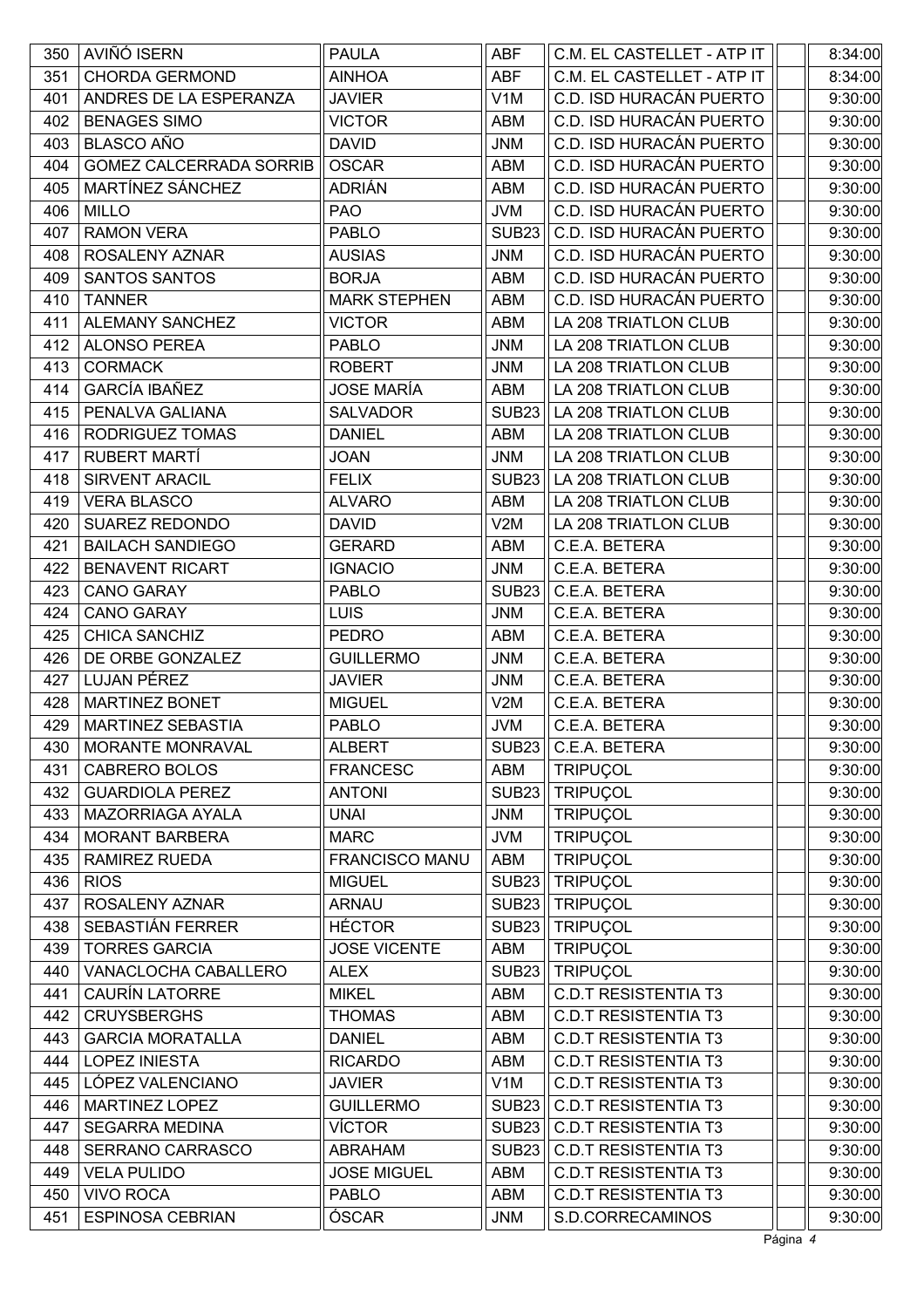| <b>GARCÍA BARRERA</b><br><b>DAVID</b><br>9:30:00<br>453<br><b>JVM</b><br>S.D.CORRECAMINOS<br><b>GARCÍA ROMERO</b><br>454<br><b>JOSE MANUEL</b><br>V2M<br>S.D.CORRECAMINOS<br>9:30:00<br>455<br><b>GUERRERO CERVERA</b><br><b>BORJA</b><br>S.D.CORRECAMINOS<br>9:30:00<br>ABM<br>MÁS GONZALEZ<br>ABM<br>S.D.CORRECAMINOS<br>9:30:00<br>456<br><b>SERGIO</b><br>OFICIAL CASADO<br><b>FRANCISCO JAVIER</b><br><b>ABM</b><br>9:30:00<br>457<br>S.D.CORRECAMINOS<br>RIVAS GARCÃ-A<br>9:30:00<br>458<br><b>DANIEL</b><br><b>JVM</b><br>S.D.CORRECAMINOS<br><b>SENDRA PEREZ</b><br><b>CARLOS</b><br><b>SUB23</b><br>S.D.CORRECAMINOS<br>9:30:00<br>459<br><b>VALENCIANO BARBA</b><br>V2M<br>S.D.CORRECAMINOS<br>9:30:00<br>460<br><b>EMILIO</b><br><b>CLUB TRIATLÓ GANDIA</b><br><b>BENAVENT PEIRÓ</b><br>V <sub>1</sub> M<br>9:30:00<br>461<br><b>ISIDRO</b><br>CLUB TRIATLÓ GANDIA<br>462<br>FERNANDEZ GARCIA<br>9:30:00<br><b>MIGUEL</b><br>ABM<br><b>CLUB TRIATLÓ GANDIA</b><br>9:30:00<br><b>JULIA PELLICER</b><br><b>JOSE FRANCISCO</b><br>V2M<br>463<br>CLUB TRIATLÓ GANDIA<br><b>MIRALLES ROMAGUERA</b><br><b>SANTI</b><br>V <sub>1</sub> M<br>9:30:00<br>464<br><b>CLUB TRIATLÓ GANDIA</b><br>MUÑOZ GINER<br>9:30:00<br>465<br><b>JOAN</b><br>ABM |
|-----------------------------------------------------------------------------------------------------------------------------------------------------------------------------------------------------------------------------------------------------------------------------------------------------------------------------------------------------------------------------------------------------------------------------------------------------------------------------------------------------------------------------------------------------------------------------------------------------------------------------------------------------------------------------------------------------------------------------------------------------------------------------------------------------------------------------------------------------------------------------------------------------------------------------------------------------------------------------------------------------------------------------------------------------------------------------------------------------------------------------------------------------------------------------------------------------------------------------------------------------|
|                                                                                                                                                                                                                                                                                                                                                                                                                                                                                                                                                                                                                                                                                                                                                                                                                                                                                                                                                                                                                                                                                                                                                                                                                                                     |
|                                                                                                                                                                                                                                                                                                                                                                                                                                                                                                                                                                                                                                                                                                                                                                                                                                                                                                                                                                                                                                                                                                                                                                                                                                                     |
|                                                                                                                                                                                                                                                                                                                                                                                                                                                                                                                                                                                                                                                                                                                                                                                                                                                                                                                                                                                                                                                                                                                                                                                                                                                     |
|                                                                                                                                                                                                                                                                                                                                                                                                                                                                                                                                                                                                                                                                                                                                                                                                                                                                                                                                                                                                                                                                                                                                                                                                                                                     |
|                                                                                                                                                                                                                                                                                                                                                                                                                                                                                                                                                                                                                                                                                                                                                                                                                                                                                                                                                                                                                                                                                                                                                                                                                                                     |
|                                                                                                                                                                                                                                                                                                                                                                                                                                                                                                                                                                                                                                                                                                                                                                                                                                                                                                                                                                                                                                                                                                                                                                                                                                                     |
|                                                                                                                                                                                                                                                                                                                                                                                                                                                                                                                                                                                                                                                                                                                                                                                                                                                                                                                                                                                                                                                                                                                                                                                                                                                     |
|                                                                                                                                                                                                                                                                                                                                                                                                                                                                                                                                                                                                                                                                                                                                                                                                                                                                                                                                                                                                                                                                                                                                                                                                                                                     |
|                                                                                                                                                                                                                                                                                                                                                                                                                                                                                                                                                                                                                                                                                                                                                                                                                                                                                                                                                                                                                                                                                                                                                                                                                                                     |
|                                                                                                                                                                                                                                                                                                                                                                                                                                                                                                                                                                                                                                                                                                                                                                                                                                                                                                                                                                                                                                                                                                                                                                                                                                                     |
|                                                                                                                                                                                                                                                                                                                                                                                                                                                                                                                                                                                                                                                                                                                                                                                                                                                                                                                                                                                                                                                                                                                                                                                                                                                     |
|                                                                                                                                                                                                                                                                                                                                                                                                                                                                                                                                                                                                                                                                                                                                                                                                                                                                                                                                                                                                                                                                                                                                                                                                                                                     |
|                                                                                                                                                                                                                                                                                                                                                                                                                                                                                                                                                                                                                                                                                                                                                                                                                                                                                                                                                                                                                                                                                                                                                                                                                                                     |
| <b>CLUB TRIATLÓ GANDIA</b><br>PASCUAL COLOMER<br>CARLOS<br><b>ABM</b><br>9:30:00<br>466                                                                                                                                                                                                                                                                                                                                                                                                                                                                                                                                                                                                                                                                                                                                                                                                                                                                                                                                                                                                                                                                                                                                                             |
| CLUB TRIATLÓ GANDIA<br>467<br><b>PASTOR GINER</b><br><b>FRANCISCO</b><br>V <sub>1</sub> M<br>9:30:00                                                                                                                                                                                                                                                                                                                                                                                                                                                                                                                                                                                                                                                                                                                                                                                                                                                                                                                                                                                                                                                                                                                                                |
| CLUB TRIATLÓ GANDIA<br>9:30:00<br>ZARZYCKI SZYMANSKI<br><b>KEVIN</b><br>468<br>ABM                                                                                                                                                                                                                                                                                                                                                                                                                                                                                                                                                                                                                                                                                                                                                                                                                                                                                                                                                                                                                                                                                                                                                                  |
| CERDÀ MICÓ<br><b>SERGIO</b><br>V <sub>1</sub> M<br>CEC ANTELLA - FRUTAS TO<br>9:30:00<br>469                                                                                                                                                                                                                                                                                                                                                                                                                                                                                                                                                                                                                                                                                                                                                                                                                                                                                                                                                                                                                                                                                                                                                        |
| <b>JULIO ALEIXANDRE</b><br>CEC ANTELLA - FRUTAS TO<br>9:30:00<br>470<br><b>ALEX</b><br>ABM                                                                                                                                                                                                                                                                                                                                                                                                                                                                                                                                                                                                                                                                                                                                                                                                                                                                                                                                                                                                                                                                                                                                                          |
| CEC ANTELLA - FRUTAS TO<br>471<br><b>LLUCH SOLER</b><br><b>JOSE</b><br><b>ABM</b><br>9:30:00                                                                                                                                                                                                                                                                                                                                                                                                                                                                                                                                                                                                                                                                                                                                                                                                                                                                                                                                                                                                                                                                                                                                                        |
| <b>MAS CASTANY</b><br>V <sub>1</sub> M<br>CEC ANTELLA - FRUTAS TO<br>9:30:00<br>472<br><b>ENRIQUE</b>                                                                                                                                                                                                                                                                                                                                                                                                                                                                                                                                                                                                                                                                                                                                                                                                                                                                                                                                                                                                                                                                                                                                               |
| 9:30:00<br>473<br><b>MUNERA SIMO</b><br><b>VICTOR MANUEL</b><br>V <sub>1</sub> M<br>CEC ANTELLA - FRUTAS TO                                                                                                                                                                                                                                                                                                                                                                                                                                                                                                                                                                                                                                                                                                                                                                                                                                                                                                                                                                                                                                                                                                                                         |
| PART GARCIA<br><b>EDUARDO</b><br>V2M<br>CEC ANTELLA - FRUTAS TO<br>9:30:00<br>474                                                                                                                                                                                                                                                                                                                                                                                                                                                                                                                                                                                                                                                                                                                                                                                                                                                                                                                                                                                                                                                                                                                                                                   |
| PASCUAL AMAT<br>9:30:00<br>475<br><b>JOSEP</b><br>ABM<br>CEC ANTELLA - FRUTAS TO                                                                                                                                                                                                                                                                                                                                                                                                                                                                                                                                                                                                                                                                                                                                                                                                                                                                                                                                                                                                                                                                                                                                                                    |
| <b>AUSINA GIMENO</b><br><b>TRIATLO CARCAIXENT</b><br>9:30:00<br>476<br><b>SALVADOR</b><br>ABM                                                                                                                                                                                                                                                                                                                                                                                                                                                                                                                                                                                                                                                                                                                                                                                                                                                                                                                                                                                                                                                                                                                                                       |
| <b>TRIATLO CARCAIXENT</b><br>9:30:00<br>477<br><b>BENEYTO TIMOR</b><br><b>JORDI JOAN</b><br>V <sub>1</sub> M                                                                                                                                                                                                                                                                                                                                                                                                                                                                                                                                                                                                                                                                                                                                                                                                                                                                                                                                                                                                                                                                                                                                        |
| 9:30:00<br>478<br>DOMINGUEZ GIMENO<br><b>FERNANDO</b><br><b>TRIATLO CARCAIXENT</b><br>ABM                                                                                                                                                                                                                                                                                                                                                                                                                                                                                                                                                                                                                                                                                                                                                                                                                                                                                                                                                                                                                                                                                                                                                           |
| MUÑOZ IBAÑEZ<br><b>IVAN</b><br>V <sub>1</sub> M<br><b>TRIATLO CARCAIXENT</b><br>9:30:00<br>479                                                                                                                                                                                                                                                                                                                                                                                                                                                                                                                                                                                                                                                                                                                                                                                                                                                                                                                                                                                                                                                                                                                                                      |
| ORIOLA MÁS<br>V <sub>1</sub> M<br><b>TRIATLO CARCAIXENT</b><br>9:30:00<br>480<br><b>PEPE</b>                                                                                                                                                                                                                                                                                                                                                                                                                                                                                                                                                                                                                                                                                                                                                                                                                                                                                                                                                                                                                                                                                                                                                        |
| PÉREZ GUARNER<br>481<br><b>ALEJANDRO</b><br>ABM<br><b>TRIATLO CARCAIXENT</b><br>9:30:00                                                                                                                                                                                                                                                                                                                                                                                                                                                                                                                                                                                                                                                                                                                                                                                                                                                                                                                                                                                                                                                                                                                                                             |
| RODRÍGUEZ SABATER<br>482<br><b>FRANCISCO ALEIXA</b><br><b>ABM</b><br><b>TRIATLO CARCAIXENT</b><br>9:30:00                                                                                                                                                                                                                                                                                                                                                                                                                                                                                                                                                                                                                                                                                                                                                                                                                                                                                                                                                                                                                                                                                                                                           |
| <b>CRISTIAN</b><br>9:30:00<br><b>SEBASTIA GOMEZ</b><br>V <sub>1</sub> M<br><b>TRIATLO CARCAIXENT</b><br>483                                                                                                                                                                                                                                                                                                                                                                                                                                                                                                                                                                                                                                                                                                                                                                                                                                                                                                                                                                                                                                                                                                                                         |
| 484<br><b>TRESCOLI VALLS</b><br><b>JORGE</b><br>ABM<br><b>TRIATLO CARCAIXENT</b><br>9:30:00                                                                                                                                                                                                                                                                                                                                                                                                                                                                                                                                                                                                                                                                                                                                                                                                                                                                                                                                                                                                                                                                                                                                                         |
| <b>VICENTE</b><br>9:30:00<br>485<br><b>BARBERA FELIP</b><br>V2M<br>TRIATLON CASTELLON                                                                                                                                                                                                                                                                                                                                                                                                                                                                                                                                                                                                                                                                                                                                                                                                                                                                                                                                                                                                                                                                                                                                                               |
| <b>BLASCO MARCELO</b><br>TRIATLON CASTELLON<br>9:30:00<br>486<br><b>FRAN</b><br>SUB <sub>23</sub>                                                                                                                                                                                                                                                                                                                                                                                                                                                                                                                                                                                                                                                                                                                                                                                                                                                                                                                                                                                                                                                                                                                                                   |
| BORRÀS MARTÍN-LORENTE<br><b>TRIATLON CASTELLON</b><br>9:30:00<br>487<br><b>CONRADO</b><br>ABM                                                                                                                                                                                                                                                                                                                                                                                                                                                                                                                                                                                                                                                                                                                                                                                                                                                                                                                                                                                                                                                                                                                                                       |
| <b>CATALA</b><br><b>TRIATLON CASTELLON</b><br>9:30:00<br>488<br><b>JUANRI</b><br>ABM                                                                                                                                                                                                                                                                                                                                                                                                                                                                                                                                                                                                                                                                                                                                                                                                                                                                                                                                                                                                                                                                                                                                                                |
| 489<br><b>FUENTES MARTINEZ</b><br><b>MIGUEL</b><br>ABM<br>TRIATLON CASTELLON<br>9:30:00                                                                                                                                                                                                                                                                                                                                                                                                                                                                                                                                                                                                                                                                                                                                                                                                                                                                                                                                                                                                                                                                                                                                                             |
| <b>JOAN BASTISTE</b><br>TRIATLON CASTELLON<br>9:30:00<br>490<br><b>HERRERA PAUNER</b><br>ABM                                                                                                                                                                                                                                                                                                                                                                                                                                                                                                                                                                                                                                                                                                                                                                                                                                                                                                                                                                                                                                                                                                                                                        |
| LÓPEZ CORTÉS<br>ÁLVARO FRANCISC<br><b>SUB23</b><br>TRIATLON CASTELLON<br>9:30:00<br>491                                                                                                                                                                                                                                                                                                                                                                                                                                                                                                                                                                                                                                                                                                                                                                                                                                                                                                                                                                                                                                                                                                                                                             |
| MONFORT GUIMERÀ<br><b>TRIATLON CASTELLON</b><br>9:30:00<br>492<br><b>JOAN</b><br>ABM                                                                                                                                                                                                                                                                                                                                                                                                                                                                                                                                                                                                                                                                                                                                                                                                                                                                                                                                                                                                                                                                                                                                                                |
| <b>SEGURA BONET</b><br><b>MARC</b><br><b>TRIATLON CASTELLON</b><br>9:30:00<br>493<br>ABM                                                                                                                                                                                                                                                                                                                                                                                                                                                                                                                                                                                                                                                                                                                                                                                                                                                                                                                                                                                                                                                                                                                                                            |
| 494<br>SOSPEDRA MIRÓ<br>ABM<br><b>TRIATLON CASTELLON</b><br>9:30:00<br><b>PABLO</b>                                                                                                                                                                                                                                                                                                                                                                                                                                                                                                                                                                                                                                                                                                                                                                                                                                                                                                                                                                                                                                                                                                                                                                 |
| TRICULPELAT ALAQUÀS C.T.<br><b>CASAS GONZALEZ</b><br>9:30:00<br>495<br><b>DANIEL</b><br>ABM                                                                                                                                                                                                                                                                                                                                                                                                                                                                                                                                                                                                                                                                                                                                                                                                                                                                                                                                                                                                                                                                                                                                                         |
| TRICULPELAT ALAQUÀS C.T.<br><b>CEACERO PARRA</b><br><b>LUIS ANTONIO</b><br>9:30:00<br>496<br><b>ABM</b>                                                                                                                                                                                                                                                                                                                                                                                                                                                                                                                                                                                                                                                                                                                                                                                                                                                                                                                                                                                                                                                                                                                                             |
| TRICULPELAT ALAQUÀS C.T.<br>LOPEZ PALENZUELA<br><b>JORGE</b><br>V <sub>1</sub> M<br>9:30:00<br>497                                                                                                                                                                                                                                                                                                                                                                                                                                                                                                                                                                                                                                                                                                                                                                                                                                                                                                                                                                                                                                                                                                                                                  |
| TRICULPELAT ALAQUÀS C.T.<br><b>LOPEZ RUIZ</b><br><b>CARLOS</b><br>9:30:00<br>498<br>V <sub>1</sub> M                                                                                                                                                                                                                                                                                                                                                                                                                                                                                                                                                                                                                                                                                                                                                                                                                                                                                                                                                                                                                                                                                                                                                |
| TRICULPELAT ALAQUÀS C.T.<br>RIDAURA NAVARRO<br>ABM<br>9:30:00<br>499<br><b>VICENT</b>                                                                                                                                                                                                                                                                                                                                                                                                                                                                                                                                                                                                                                                                                                                                                                                                                                                                                                                                                                                                                                                                                                                                                               |
| TRICULPELAT ALAQUÀS C.T.<br>RONDA BARRAGÁN<br><b>JOSEP</b><br>V <sub>1</sub> M<br>9:30:00<br>500                                                                                                                                                                                                                                                                                                                                                                                                                                                                                                                                                                                                                                                                                                                                                                                                                                                                                                                                                                                                                                                                                                                                                    |
| TRICULPELAT ALAQUÀS C.T.<br><b>SANCHIS TORTOSA</b><br><b>CHRISTIAN</b><br>V <sub>1</sub> M<br>9:30:00<br>501                                                                                                                                                                                                                                                                                                                                                                                                                                                                                                                                                                                                                                                                                                                                                                                                                                                                                                                                                                                                                                                                                                                                        |
| TRICULPELAT ALAQUÀS C.T.<br>SANTANA TOVAR<br><b>FRANCISCO JAVIER</b><br>9:30:00<br>502<br>V <sub>1</sub> M                                                                                                                                                                                                                                                                                                                                                                                                                                                                                                                                                                                                                                                                                                                                                                                                                                                                                                                                                                                                                                                                                                                                          |
| SARRIÓN ALBELDA<br>TRICULPELAT ALAQUÀS C.T.<br><b>XAVIER</b><br>9:30:00<br>503<br>V <sub>1</sub> M                                                                                                                                                                                                                                                                                                                                                                                                                                                                                                                                                                                                                                                                                                                                                                                                                                                                                                                                                                                                                                                                                                                                                  |
| TRICULPELAT ALAQUÀS C.T.<br>504<br>SOLANA VIGO<br><b>ALEJANDRO</b><br>9:30:00<br>ABM                                                                                                                                                                                                                                                                                                                                                                                                                                                                                                                                                                                                                                                                                                                                                                                                                                                                                                                                                                                                                                                                                                                                                                |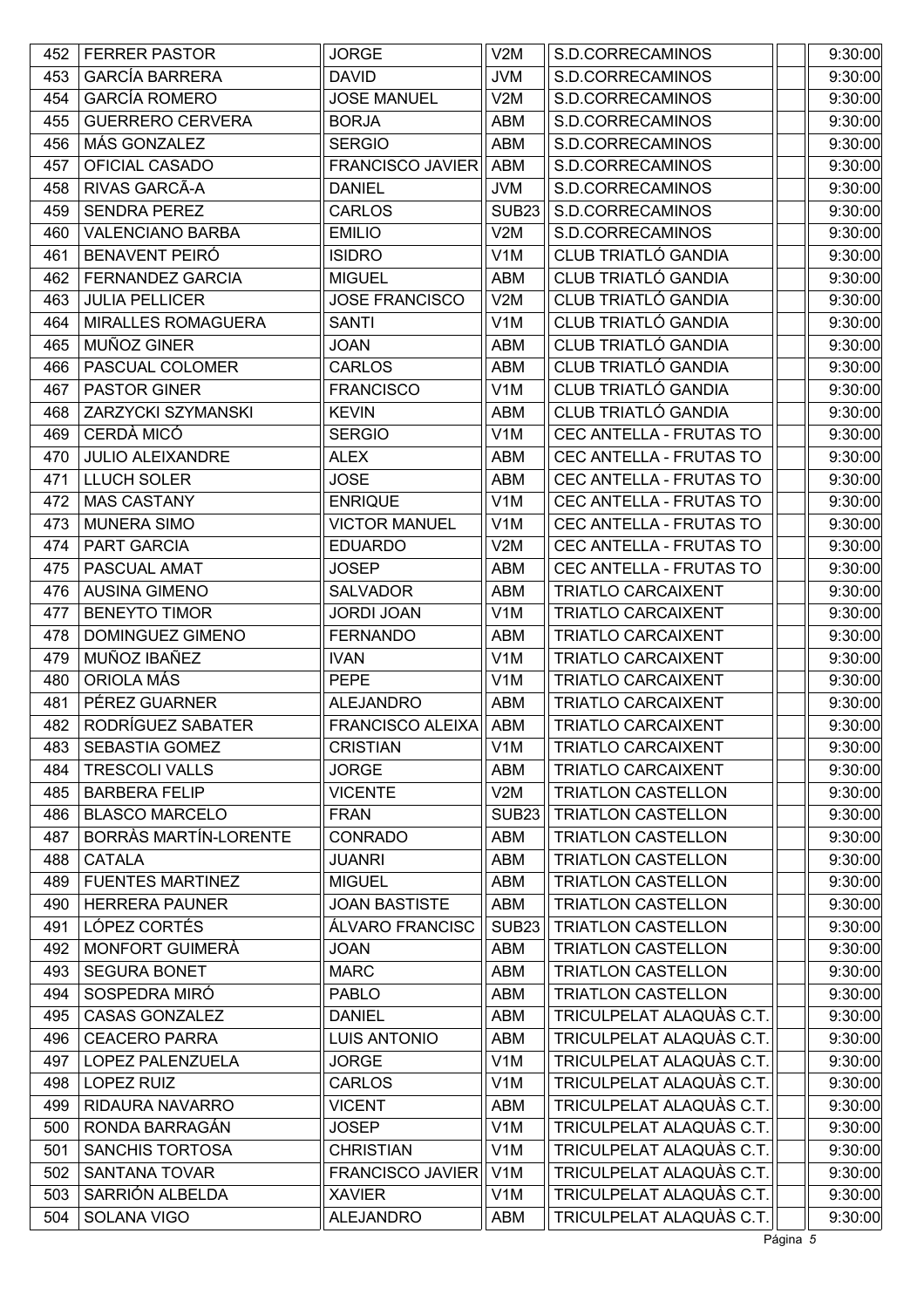| 505 | <b>CATALA SANCHEZ</b>   | <b>JAIME</b>          | V <sub>1</sub> M  | <b>3PW ALMAZORA</b>           | 9:30:00 |
|-----|-------------------------|-----------------------|-------------------|-------------------------------|---------|
| 506 | <b>ESCRIG ROMERO</b>    | <b>ADRIAN</b>         | ABM               | 3PW ALMAZORA                  | 9:30:00 |
| 507 | <b>GARGALLO BADENAS</b> | <b>JAVIER</b>         | V <sub>1</sub> M  | <b>3PW ALMAZORA</b>           | 9:30:00 |
| 508 | <b>IBAÑEZ MUÑOZ</b>     | <b>CARLOS</b>         | V3M               | <b>3PW ALMAZORA</b>           | 9:30:00 |
| 509 | NEVOT GIL               | <b>CARLOS</b>         | ABM               | <b>3PW ALMAZORA</b>           | 9:30:00 |
| 510 | PAGAN CLAUSELL          | <b>FERNANDO</b>       | V2M               | 3PW ALMAZORA                  | 9:30:00 |
| 511 | PAGAN LLOP              | <b>FERNANDO</b>       | ABM               | 3PW ALMAZORA                  | 9:30:00 |
| 512 | <b>RECIO PELAEZ</b>     | <b>DAVID</b>          | ABM               | <b>3PW ALMAZORA</b>           | 9:30:00 |
| 513 | <b>VIDAL MOLES</b>      | <b>DEME</b>           | ABM               | 3PW ALMAZORA                  | 9:30:00 |
| 514 | <b>ALIAGA ISERN</b>     | <b>PEPE</b>           | <b>JNM</b>        | C.M. EL CASTELLET - ATP IT    | 9:30:00 |
| 515 | <b>CALATAYUD MILAN</b>  | <b>ANDRES</b>         | SUB <sub>23</sub> | C.M. EL CASTELLET - ATP IT    | 9:30:00 |
| 516 | <b>CATALA NOGUERA</b>   | <b>SALVADOR</b>       | <b>JNM</b>        | C.M. EL CASTELLET - ATP IT    | 9:30:00 |
| 517 | <b>MARTI CODINA</b>     | <b>DAVID</b>          | V <sub>1</sub> M  | C.M. EL CASTELLET - ATP IT    | 9:30:00 |
| 518 | <b>RUBIO FERRER</b>     | <b>JOSE</b>           | ABM               | C.M. EL CASTELLET - ATP IT    | 9:30:00 |
| 519 | <b>RUBIO ISERN</b>      | <b>SERGIO</b>         | V <sub>1</sub> M  | C.M. EL CASTELLET - ATP IT    | 9:30:00 |
| 520 | <b>TOMÁS ESCRIVÁ</b>    | <b>JOSÉ IGNACIO</b>   | SUB <sub>23</sub> | C.M. EL CASTELLET - ATP IT    | 9:30:00 |
| 521 | CAMPOS MOLLÀ            | QUIQUE                | ABM               | TRIATLÓ ONTINYENT             | 9:30:00 |
| 522 | <b>CANTOS MILLAN</b>    | <b>FERNANDO</b>       | V2M               | TRIATLÓ ONTINYENT             | 9:30:00 |
| 523 | <b>EXTREMERA LLIN</b>   | <b>PAU</b>            | ABM               | TRIATLÓ ONTINYENT             | 9:30:00 |
| 524 | <b>TORRAS CASANOVA</b>  | <b>ENRIQUE</b>        | <b>JVM</b>        | TRIATLÓ ONTINYENT             | 9:30:00 |
| 525 | <b>TORTOSA FERRE</b>    | <b>PAU</b>            | SUB <sub>23</sub> | TRIATLÓ ONTINYENT             | 9:30:00 |
| 526 | <b>TORTOSA PLA</b>      | <b>ANTONIO</b>        | ABM               | TRIATLÓ ONTINYENT             | 9:30:00 |
| 527 | <b>BADIA</b>            | <b>JUAN MANUEL</b>    | ABM               | BETRAINING FOENER TRIAT       | 9:30:00 |
| 528 | <b>CANO DIAZ</b>        | <b>VICENTE</b>        | ABM               | BETRAINING FOENER TRIAT       | 9:30:00 |
| 529 | <b>COLOMER GARRIDO</b>  | <b>FELIPE</b>         | V <sub>1</sub> M  | BETRAINING FOENER TRIAT       | 9:30:00 |
| 530 | <b>DOMINGO GRADOLI</b>  | <b>ADRIAN</b>         | ABM               | BETRAINING FOENER TRIAT       | 9:30:00 |
| 531 | <b>GARCÍA GARCÍA</b>    | <b>VICTOR MANUEL</b>  | V <sub>1</sub> M  | BETRAINING FOENER TRIAT       | 9:30:00 |
| 532 | <b>HERVAS ASINS</b>     | <b>FRANCISCO</b>      | V <sub>1</sub> M  | BETRAINING FOENER TRIAT       | 9:30:00 |
| 533 | LILLO VELAZQUEZ         | <b>PAVEL</b>          | ABM               | BETRAINING FOENER TRIAT       | 9:30:00 |
| 534 | <b>MARIN MALLOLS</b>    | <b>FERNANDO</b>       | ABM               | BETRAINING FOENER TRIAT       | 9:30:00 |
| 535 | <b>VILA SANCHEZ</b>     | <b>JAVIER</b>         | ABM               | BETRAINING FOENER TRIAT       | 9:30:00 |
| 551 | ALDASORO PEREZ          | <b>JOSE</b>           | V <sub>1</sub> M  | TRAGALEGUAS.ORG               | 9:32:00 |
| 552 | <b>CABRERO REYES</b>    | <b>CESAR</b>          | ABM               | TRAGALEGUAS.ORG               | 9:32:00 |
| 553 | <b>CHECA MANZANERA</b>  | <b>IGNACIO</b>        | V <sub>1</sub> M  | TRAGALEGUAS.ORG               | 9:32:00 |
| 554 | <b>CUENCA QUESADA</b>   | <b>VICENTE</b>        | V <sub>1</sub> M  | TRAGALEGUAS.ORG               | 9:32:00 |
| 555 | PEÑA CAÑAS              | <b>JESÚS JAVIER</b>   | V <sub>1</sub> M  | TRAGALEGUAS.ORG               | 9:32:00 |
| 556 | <b>SAIZ GIL</b>         | <b>JAVIER</b>         | V <sub>1</sub> M  | TRAGALEGUAS.ORG               | 9:32:00 |
| 557 | <b>ALBIACH RIBERA</b>   | <b>JOAN</b>           | ABM               | <b>TUVALUM POBLATS MARITI</b> | 9:32:00 |
| 558 | <b>BUSTOS GARRIDO</b>   | <b>JULIAN</b>         | ABM               | <b>TUVALUM POBLATS MARITI</b> | 9:32:00 |
| 559 | <b>CEBRIA BALLESTER</b> | <b>DAVID</b>          | V <sub>1</sub> M  | <b>TUVALUM POBLATS MARITI</b> | 9:32:00 |
| 560 | <b>FLORES PANTOJA</b>   | <b>JOSE GABRIEL</b>   | ABM               | <b>TUVALUM POBLATS MARITI</b> | 9:32:00 |
| 561 | GÓRRIZ GARCÍA           | MIGUEL ÁNGEL          | ABM               | <b>TUVALUM POBLATS MARITI</b> | 9:32:00 |
| 562 | MORALES FERRÁNDEZ       | <b>MANUEL ANTONIO</b> | V <sub>1</sub> M  | <b>TUVALUM POBLATS MARITI</b> | 9:32:00 |
| 563 | <b>MUNERA DIAZ</b>      | <b>JAVIER</b>         | ABM               | <b>TUVALUM POBLATS MARITI</b> | 9:32:00 |
| 564 | PALOMINO MUÑOZ          | <b>ANTONIO</b>        | ABM               | <b>TUVALUM POBLATS MARITI</b> | 9:32:00 |
| 565 | PASCUAL OCON            | <b>JOAQUIN</b>        | V <sub>1</sub> M  | <b>TUVALUM POBLATS MARITI</b> | 9:32:00 |
| 566 | <b>ANTEQUERA SAURI</b>  | <b>BORJA</b>          | ABM               | CLUB AVANT MONCADA TRI        | 9:32:00 |
| 567 | <b>BIOT ROIG</b>        | <b>ISIDRO</b>         | V <sub>1</sub> M  | <b>CLUB AVANT MONCADA TRI</b> | 9:32:00 |
| 568 | <b>FERRIOL ARTERO</b>   | <b>JOSEP</b>          | ABM               | <b>CLUB AVANT MONCADA TRI</b> | 9:32:00 |
| 569 | <b>HIDALGO RAIMUNDO</b> | <b>JOAN</b>           | <b>JNM</b>        | CLUB AVANT MONCADA TRI        | 9:32:00 |
| 570 | MARCO LOPEZ             | <b>FRANCISCO</b>      | ABM               | CLUB AVANT MONCADA TRI        | 9:32:00 |
| 571 | MARTINEZ CARRASCOSA     | <b>ADRIAN</b>         | ABM               | CLUB AVANT MONCADA TRI        | 9:32:00 |
| 572 | PINILLA SAHUQUILLO      | <b>ALEJANDRO</b>      | <b>JVM</b>        | CLUB AVANT MONCADA TRI        | 9:32:00 |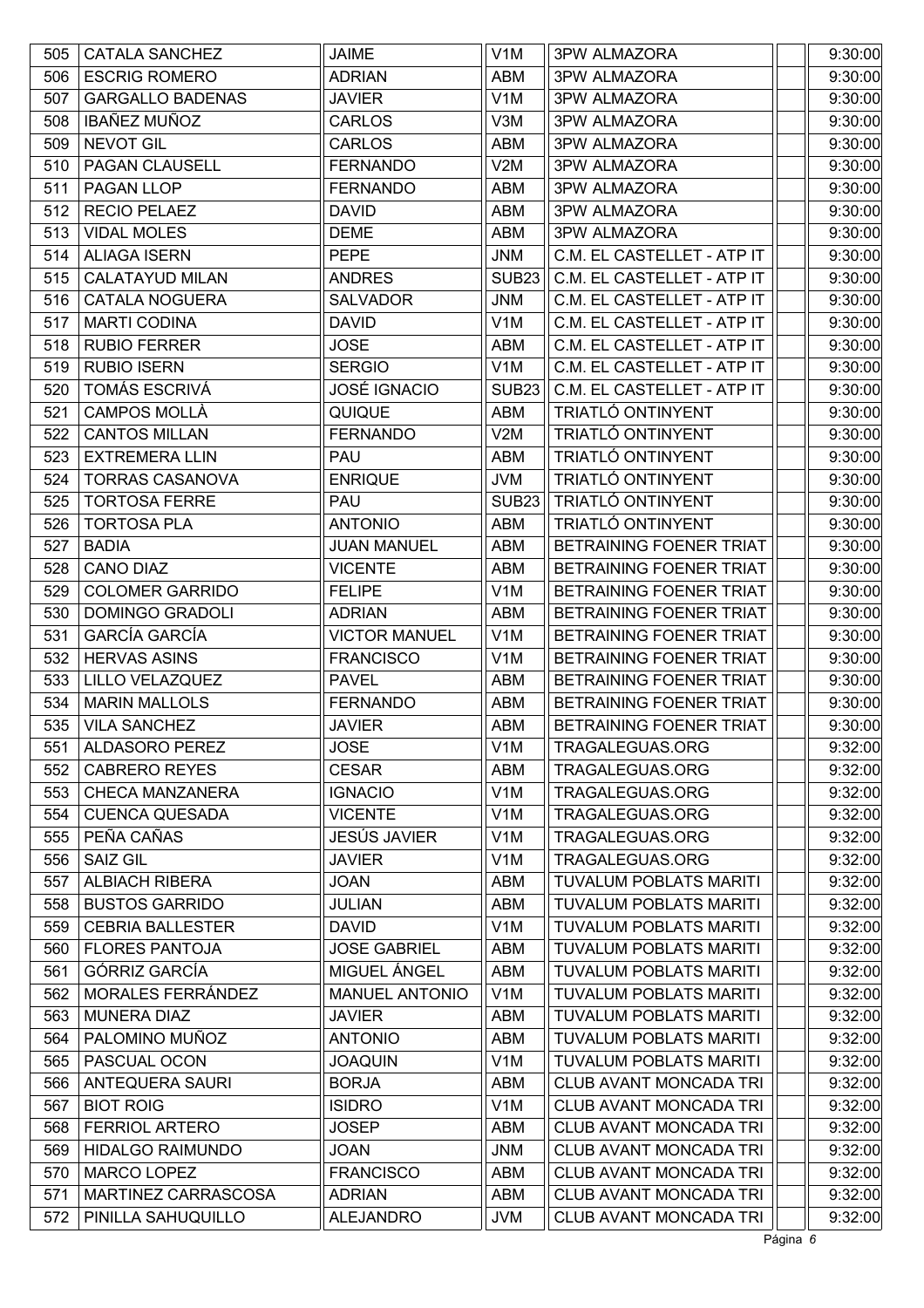| 573 | <b>SILVESTRE PASTOR</b>    | <b>ARNAU</b>           | ABM              | CLUB AVANT MONCADA TRI        | 9:32:00 |
|-----|----------------------------|------------------------|------------------|-------------------------------|---------|
| 574 | <b>TAISMA DIEPA</b>        | <b>UBAY</b>            | ABM              | <b>CLUB AVANT MONCADA TRI</b> | 9:32:00 |
| 575 | <b>VALERO VILAR</b>        | <b>JOSE</b>            | <b>ABM</b>       | <b>CLUB AVANT MONCADA TRI</b> | 9:32:00 |
| 576 | CATALAN NUÑEZ              | <b>JOAQUIN</b>         | <b>ABM</b>       | <b>MORVEDRE TRIATLON</b>      | 9:32:00 |
| 577 | <b>CONTEL CABELLO</b>      | EDUARDO JOSÉ           | ABM              | <b>MORVEDRE TRIATLON</b>      | 9:32:00 |
| 578 | <b>GALINDO ROS</b>         | <b>JAVIER</b>          | ABM              | <b>MORVEDRE TRIATLON</b>      | 9:32:00 |
| 579 | <b>GIMENO DOCON</b>        | <b>RAMON</b>           | ABM              | <b>MORVEDRE TRIATLON</b>      | 9:32:00 |
| 580 | LOPEZ IBÁÑEZ               | <b>JACOBO</b>          | ABM              | <b>MORVEDRE TRIATLON</b>      | 9:32:00 |
| 581 | MANRIQUE NUÑEZ             | <b>ANDRES</b>          | JNM              | <b>MORVEDRE TRIATLON</b>      | 9:32:00 |
| 582 | <b>MARTIN MOLINA</b>       | <b>EDUARDO</b>         | V2M              | <b>MORVEDRE TRIATLON</b>      | 9:32:00 |
| 583 | <b>MARTINEZ GABALDON</b>   | <b>ALAN</b>            | V <sub>1</sub> M | <b>MORVEDRE TRIATLON</b>      | 9:32:00 |
| 584 | <b>MERCADER CARRERA</b>    | <b>OSCAR</b>           | <b>SUB23</b>     | <b>MORVEDRE TRIATLON</b>      | 9:32:00 |
| 585 | PUERTAS ANTUNEZ            | <b>RUBEN</b>           | V <sub>1</sub> M | <b>MORVEDRE TRIATLON</b>      | 9:32:00 |
| 586 | <b>BALDRES AGUADO</b>      | <b>ALEXANDRE</b>       | ABM              | <b>TRICARLET</b>              | 9:32:00 |
| 587 | <b>BLASCO SUBIELA</b>      | <b>ANTONIO</b>         | V2M              | <b>TRICARLET</b>              | 9:32:00 |
| 588 | <b>ESCOMS ESPERT</b>       | <b>VICENT</b>          | <b>JNM</b>       | <b>TRICARLET</b>              | 9:32:00 |
| 589 | <b>FRANCH MARTINEZ</b>     | <b>JUAN CARLOS</b>     | ABM              | <b>TRICARLET</b>              | 9:32:00 |
| 590 | GOMEZ MONZÓ                | <b>ALEX</b>            | JVM              | <b>TRICARLET</b>              | 9:32:00 |
| 591 | GONZÁLEZ VELASCO           | <b>XAVIER</b>          | <b>ABM</b>       | <b>TRICARLET</b>              | 9:32:00 |
| 592 | HERVAS HERNANDORENA        | <b>SERGIO</b>          | ABM              | <b>TRICARLET</b>              | 9:32:00 |
| 593 | PARRA RUIZ                 | <b>SERGI</b>           | V <sub>1</sub> M | <b>TRICARLET</b>              | 9:32:00 |
| 594 | VANACLOCHA CABALLERO       | <b>CARLES</b>          | <b>JNM</b>       | <b>TRICARLET</b>              | 9:32:00 |
| 595 | <b>VILAR ABAD</b>          | <b>JORGE</b>           | ABM              | <b>TRICARLET</b>              | 9:32:00 |
| 596 | CABRERA LOPEZ              | <b>CARLOS</b>          | ABM              | KAMIKAZES GANG                | 9:32:00 |
| 597 | <b>CIMADEVILLA ESTEBAN</b> | <b>JOKIN</b>           | ABM              | KAMIKAZES GANG                | 9:32:00 |
| 598 | <b>ESCALES GARCIA</b>      | <b>PERE</b>            | V <sub>1</sub> M | <b>KAMIKAZES GANG</b>         | 9:32:00 |
| 599 | <b>GRIMALT RIBES</b>       | <b>JAUME</b>           | ABM              | <b>KAMIKAZES GANG</b>         | 9:32:00 |
| 600 | <b>IVARS IVARS</b>         | <b>ADRIAN</b>          | <b>ABM</b>       | <b>KAMIKAZES GANG</b>         | 9:32:00 |
| 601 | <b>JAEN GINESTAR</b>       | MIGUEL ÁNGEL           | V1M              | KAMIKAZES GANG                | 9:32:00 |
| 602 | <b>MORO RODRÍGUEZ</b>      | <b>DANIEL</b>          | ABM              | <b>KAMIKAZES GANG</b>         | 9:32:00 |
| 603 | <b>SALA MONCHO</b>         | <b>SERGI</b>           | <b>ABM</b>       | <b>KAMIKAZES GANG</b>         | 9:32:00 |
| 604 | DE LA TORRE LLOBREGAT      | <b>PEDRO</b>           | SUB23            | <b>CLUB DEPORTIVO TRIASPE</b> | 9:32:00 |
| 605 | <b>GONZALEZ ALACID</b>     | <b>FRANCISCO ANTON</b> | ABM              | <b>CLUB DEPORTIVO TRIASPE</b> | 9:32:00 |
| 606 | SÁEZ MARTÍNEZ              | <b>JOSE ANTONIO</b>    | JVM              | <b>CLUB DEPORTIVO TRIASPE</b> | 9:32:00 |
| 607 | <b>SELMA LAJARIN</b>       | <b>CARMELO ABRAHA</b>  | ABM              | CLUB DEPORTIVO TRIASPE        | 9:32:00 |
| 608 | SIRVENT RUIZ               | <b>TONI</b>            | V <sub>1</sub> M | <b>CLUB DEPORTIVO TRIASPE</b> | 9:32:00 |
| 609 | <b>AGUILAR QUESADA</b>     | <b>CARLOS</b>          | V <sub>1</sub> M | CLUB TRIATLÓ VINARÒS          | 9:32:00 |
| 610 | <b>BARREDA ARTIGAS</b>     | <b>ALEXANDRE</b>       | <b>ABM</b>       | CLUB TRIATLÓ VINARÒS          | 9:32:00 |
| 611 | <b>BURRIEL PALAU</b>       | <b>DAVID</b>           | ABM              | CLUB TRIATLÓ VINARÒS          | 9:32:00 |
| 612 | <b>FLORES CUBEDO</b>       | <b>PABLO</b>           | ABM              | CLUB TRIATLÓ VINARÒS          | 9:32:00 |
| 613 | MILIAN SEBASTIÀ            | <b>GUILLEM</b>         | ABM              | <b>CLUB TRIATLÓ VINAROS</b>   | 9:32:00 |
| 614 | REMOLINA GARGALLO          | <b>IZAN</b>            | <b>JNM</b>       | CLUB TRIATLÓ VINARÒS          | 9:32:00 |
| 615 | <b>SEGARRA BALAGUER</b>    | <b>MIQUEL</b>          | <b>SUB23</b>     | CLUB TRIATLÓ VINARÒS          | 9:32:00 |
| 616 | <b>VALERO SANZ</b>         | <b>CARLOS</b>          | ABM              | CLUB TRIATLÓ VINAROS          | 9:32:00 |
| 617 | FERNANDEZ BELTRAN          | VICTOR M.              | V <sub>1</sub> M | CLUB TRIATLÓ CULLERA          | 9:32:00 |
| 618 | FERRETE ZAMBRANA           | <b>ANTONIO</b>         | ABM              | <b>CLUB TRIATLÓ CULLERA</b>   | 9:32:00 |
| 619 | GÁZQUEZ CHACON             | <b>JOSE</b>            | V <sub>1</sub> M | CLUB TRIATLÓ CULLERA          | 9:32:00 |
| 620 | <b>LERMA BULEO</b>         | <b>JUDIT MARCOS</b>    | <b>ABM</b>       | CLUB TRIATLÓ CULLERA          | 9:32:00 |
| 621 | <b>LOPEZ RUIZ</b>          | <b>JUAN CARLOS</b>     | V1M              | CLUB TRIATLÓ CULLERA          | 9:32:00 |
| 622 | MARTINEZ COLOMINA          | <b>ENRIQUE</b>         | V <sub>1</sub> M | CLUB TRIATLÓ CULLERA          | 9:32:00 |
| 623 | MESEGUER LÓPEZ-EGEA        | <b>CARLES</b>          | <b>ABM</b>       | CLUB TRIATLÓ CULLERA          | 9:32:00 |
| 624 | MORANT ALAPONT             | PAU                    | ABM              | CLUB TRIATLÓ CULLERA          | 9:32:00 |
| 625 | ARÉVALO CONTRERAS          | <b>MOISES</b>          | V <sub>1</sub> M | <b>TRIVILA</b>                | 9:32:00 |
|     |                            |                        |                  |                               |         |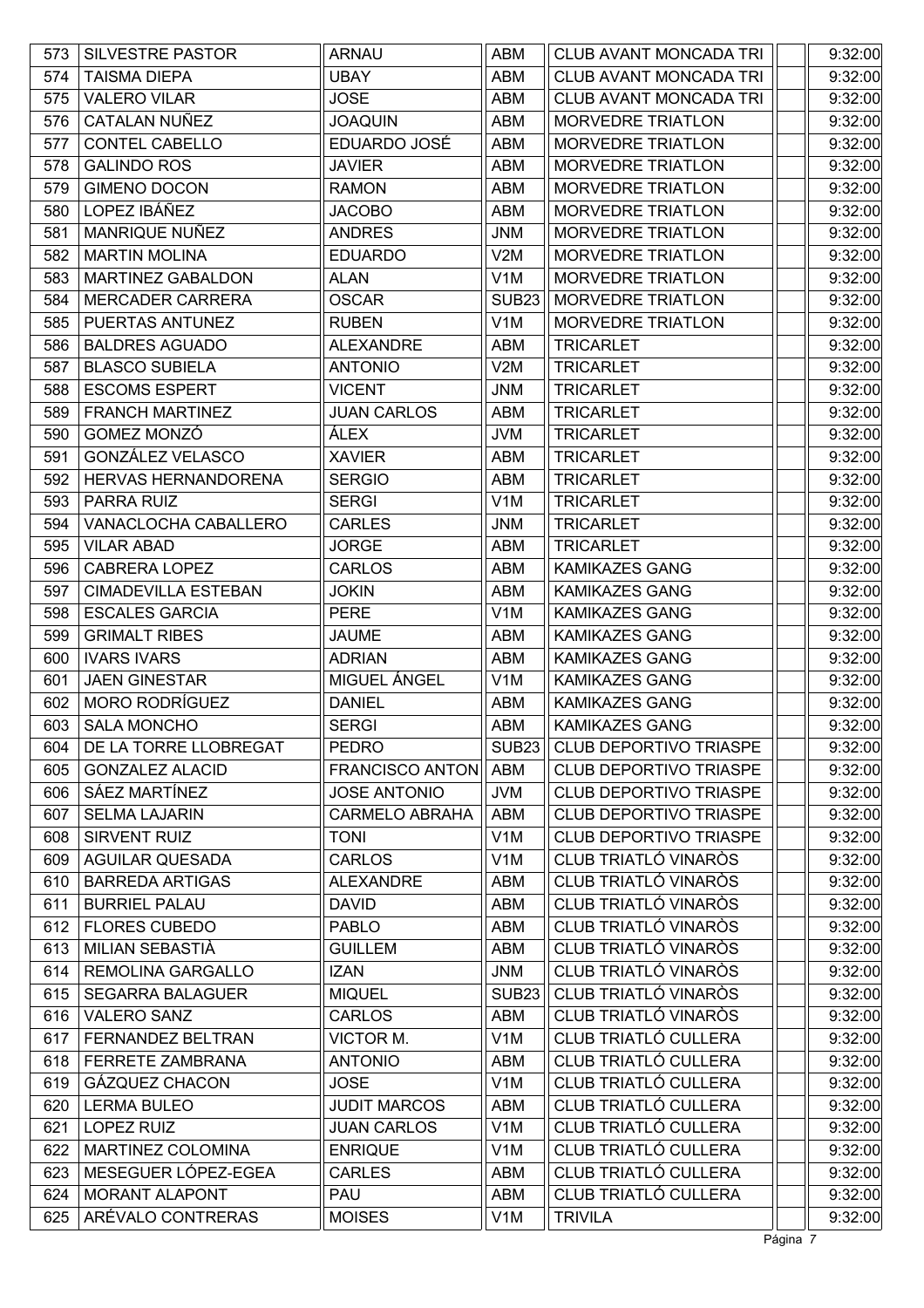| 626 | <b>DUQUE GARCIA</b>       | <b>FERNANDO</b>     | V2M               | <b>TRIVILA</b>               | 9:32:00 |
|-----|---------------------------|---------------------|-------------------|------------------------------|---------|
| 627 | FORTUÑO AGULLEIRO         | <b>ISAAC</b>        | V <sub>1</sub> M  | <b>TRIVILA</b>               | 9:32:00 |
| 628 | FUSTER GÓMEZ              | <b>JORGE</b>        | <b>SUB23</b>      | <b>TRIVILA</b>               | 9:32:00 |
| 629 | PITARCH ARAGÓN            | <b>JORGE</b>        | V <sub>1</sub> M  | <b>TRIVILA</b>               | 9:32:00 |
| 630 | <b>RIVERA USO</b>         | <b>JAIME</b>        | <b>SUB23</b>      | <b>TRIVILA</b>               | 9:32:00 |
| 631 | <b>RIVERA USO</b>         | <b>JORGE</b>        | <b>SUB23</b>      | <b>TRIVILA</b>               | 9:32:00 |
| 632 | <b>SOLER SANCHIS</b>      | <b>VICENTE</b>      | V2M               | <b>TRIVILA</b>               | 9:32:00 |
| 633 | ALCARAZ FERNANDEZ         | <b>OLIANJO</b>      | ABM               | C.A. TRIATLÓ LA VILA         | 9:32:00 |
| 634 | <b>BENEYTO MINGOT</b>     | <b>JOAN</b>         | V2M               | C.A. TRIATLÓ LA VILA         | 9:32:00 |
| 635 | <b>DOMENECH SALAS</b>     | <b>JAVIER</b>       | ABM               | C.A. TRIATLÓ LA VILA         | 9:32:00 |
| 636 | <b>GONZALEZ MATO</b>      | <b>PABLO</b>        | V <sub>1</sub> M  | C.A. TRIATLÓ LA VILA         | 9:32:00 |
| 637 | <b>IVORRA TEROL</b>       | <b>TONI</b>         | <b>JVM</b>        | C.A. TRIATLÓ LA VILA         | 9:32:00 |
| 638 | LOPEZ MORENO              | <b>PEDRO</b>        | <b>JVM</b>        | C.A. TRIATLÓ LA VILA         | 9:32:00 |
| 639 | RODRIGUEZ LOPEZ           | <b>CRISTOPHER</b>   | <b>ABM</b>        | C.A. TRIATLÓ LA VILA         | 9:32:00 |
| 640 | <b>SANCHEZ PEREZ</b>      | <b>FRANCISCO</b>    | ABM               | C.A. TRIATLÓ LA VILA         | 9:32:00 |
| 641 | <b>SEGOVIA MARTINEZ</b>   | <b>JOAN</b>         | V <sub>1</sub> M  | C.A. TRIATLÓ LA VILA         | 9:32:00 |
| 642 | <b>SMOOLENAARS</b>        | <b>DENNIS</b>       | V <sub>1</sub> M  | C.A. TRIATLÓ LA VILA         | 9:32:00 |
| 643 | <b>AGUSTI VALLS</b>       | <b>VICENTE</b>      | ABM               | <b>CLUB ATLETISME XÁTIVA</b> | 9:32:00 |
| 644 | <b>FABRA APARICIO</b>     | <b>SANTIAGO</b>     | V2M               | CLUB ATLETISME XÁTIVA        | 9:32:00 |
| 645 | <b>GARCIA LOPEZ</b>       | <b>JAVIER</b>       | ABM               | <b>CLUB ATLETISME XÁTIVA</b> | 9:32:00 |
| 646 | <b>HUERTA GINER</b>       | <b>ALEJANDRO</b>    | <b>SUB23</b>      | CLUB ATLETISME XÁTIVA        | 9:32:00 |
| 647 | <b>IBORRA ALCARAZ</b>     | <b>SERGI</b>        | V <sub>1</sub> M  | CLUB ATLETISME XÁTIVA        | 9:32:00 |
| 648 | <b>MOSCARDO FORNES</b>    | <b>JOAN</b>         | ABM               | <b>CLUB ATLETISME XÁTIVA</b> | 9:32:00 |
| 649 | REQUENA MUÑOZ             | <b>RICARDO</b>      | V <sub>1</sub> M  | CLUB ATLETISME XÁTIVA        | 9:32:00 |
| 650 | <b>SANCHEZ MONTELL</b>    | <b>JOAN</b>         | <b>SUB23</b>      | CLUB ATLETISME XÁTIVA        | 9:32:00 |
| 651 | SEBASTIA ORDIÑANA         | FRANCISCO JOSE      | V2M               | <b>CLUB ATLETISME XÁTIVA</b> | 9:32:00 |
| 652 | <b>SERRADOR ALMELA</b>    | <b>RICARDO</b>      | V2M               | CLUB ATLETISME XÁTIVA        | 9:32:00 |
| 653 | <b>COLOMINA BENEDITO</b>  | <b>CARLOS</b>       | V2M               | <b>CLUB TRIATLO ALZIRA</b>   | 9:32:00 |
| 654 | <b>GOMEZ AYALA</b>        | <b>FIDEL</b>        | ABM               | <b>CLUB TRIATLO ALZIRA</b>   | 9:32:00 |
| 655 | PERIS VERCHER             | <b>SERGIO</b>       | V <sub>1</sub> M  | <b>CLUB TRIATLO ALZIRA</b>   | 9:32:00 |
| 656 | <b>SANCHO LLINARES</b>    | <b>ANGEL</b>        | ABM               | <b>CLUB TRIATLO ALZIRA</b>   | 9:32:00 |
| 657 | <b>VAZQUEZ GARCIA</b>     | <b>DANIEL</b>       | V <sub>1</sub> M  | <b>CLUB TRIATLO ALZIRA</b>   | 9:32:00 |
| 658 | <b>ZABALA PASTOR</b>      | <b>JAVIER</b>       | V <sub>1</sub> M  | <b>CLUB TRIATLO ALZIRA</b>   | 9:32:00 |
| 701 | <b>ASINS SATORRES</b>     | ÒSCAR               | ABM               | CONCABEZA ATYUM CLUB D       | 9:34:00 |
| 702 | <b>CABEZA FELIP</b>       | <b>VICENT</b>       | <b>ABM</b>        | CONCABEZA ATYUM CLUB D       | 9:34:00 |
| 703 | ESCRIVÁ MARTÍNEZ DE ARAG  | <b>GONZALO ILIA</b> | SUB <sub>23</sub> | CONCABEZA ATYUM CLUB D       | 9:34:00 |
| 704 | <b>FRUTOS FERRER</b>      | <b>DANIEL</b>       | ABM               | CONCABEZA ATYUM CLUB D       | 9:34:00 |
| 705 | MORA TARAZONA             | <b>FERNANDO</b>     | ABM               | CONCABEZA ATYUM CLUB D       | 9:34:00 |
| 706 | MUÑOZ PASCUAL             | <b>RUBEN</b>        | ABM               | CONCABEZA ATYUM CLUB D       | 9:34:00 |
| 707 | PICAZO LLACER             | <b>JOSEP</b>        | <b>SUB23</b>      | CONCABEZA ATYUM CLUB D       | 9:34:00 |
| 708 | ROMERO APORTA             | <b>SAMUEL</b>       | ABM               | CONCABEZA ATYUM CLUB D       | 9:34:00 |
| 709 | SATORRE GONZALEZ          | <b>GUILLEM</b>      | ABM               | CONCABEZA ATYUM CLUB D       | 9:34:00 |
| 710 | <b>ALBUIXECH MARCO</b>    | <b>ADRIÁN</b>       | ABM               | 3 REPTES TRIATLÓ L\\\'OLLE   | 9:34:00 |
| 711 | <b>CAMARENA BELDA</b>     | <b>IGNACIO</b>      | ABM               | 3 REPTES TRIATLÓ L\\\'OLLE   | 9:34:00 |
| 712 | <b>ESCALANTE BALAGUER</b> | <b>JORGE</b>        | ABM               | 3 REPTES TRIATLÓ L\\\'OLLE   | 9:34:00 |
| 713 | <b>MARTINEZ GUEROLA</b>   | <b>RUBEN</b>        | ABM               | 3 REPTES TRIATLÓ L\\\'OLLE   | 9:34:00 |
| 714 | MOMPÓ BENEYTO             | ÓSCAR               | <b>ABM</b>        | 3 REPTES TRIATLÓ L\\\'OLLE   | 9:34:00 |
| 715 | PORTA BOLUDA              | <b>JOSEP</b>        | ABM               | 3 REPTES TRIATLÓ L\\\'OLLE   | 9:34:00 |
| 716 | <b>SANCHO MORA</b>        | <b>RAFAEL</b>       | ABM               | 3 REPTES TRIATLÓ L\\\'OLLE   | 9:34:00 |
| 717 | <b>VELA MORENO</b>        | <b>JOSE ANTONIO</b> | ABM               | 3 REPTES TRIATLÓ L\\\'OLLE   | 9:34:00 |
| 718 | <b>VIDAL GOMEZ</b>        | <b>JULIO</b>        | ABM               | 3 REPTES TRIATLÓ L\\\'OLLE   | 9:34:00 |
| 719 | ADANERO GONZALEZ          | <b>LUCAS</b>        | <b>SUB23</b>      | CLUB TRIATLÓ TRITRAIL CA     | 9:34:00 |
| 720 | <b>MAYO CASTILLO</b>      | <b>PABLO</b>        | <b>JNM</b>        | CLUB TRIATLÓ TRITRAIL CA     | 9:34:00 |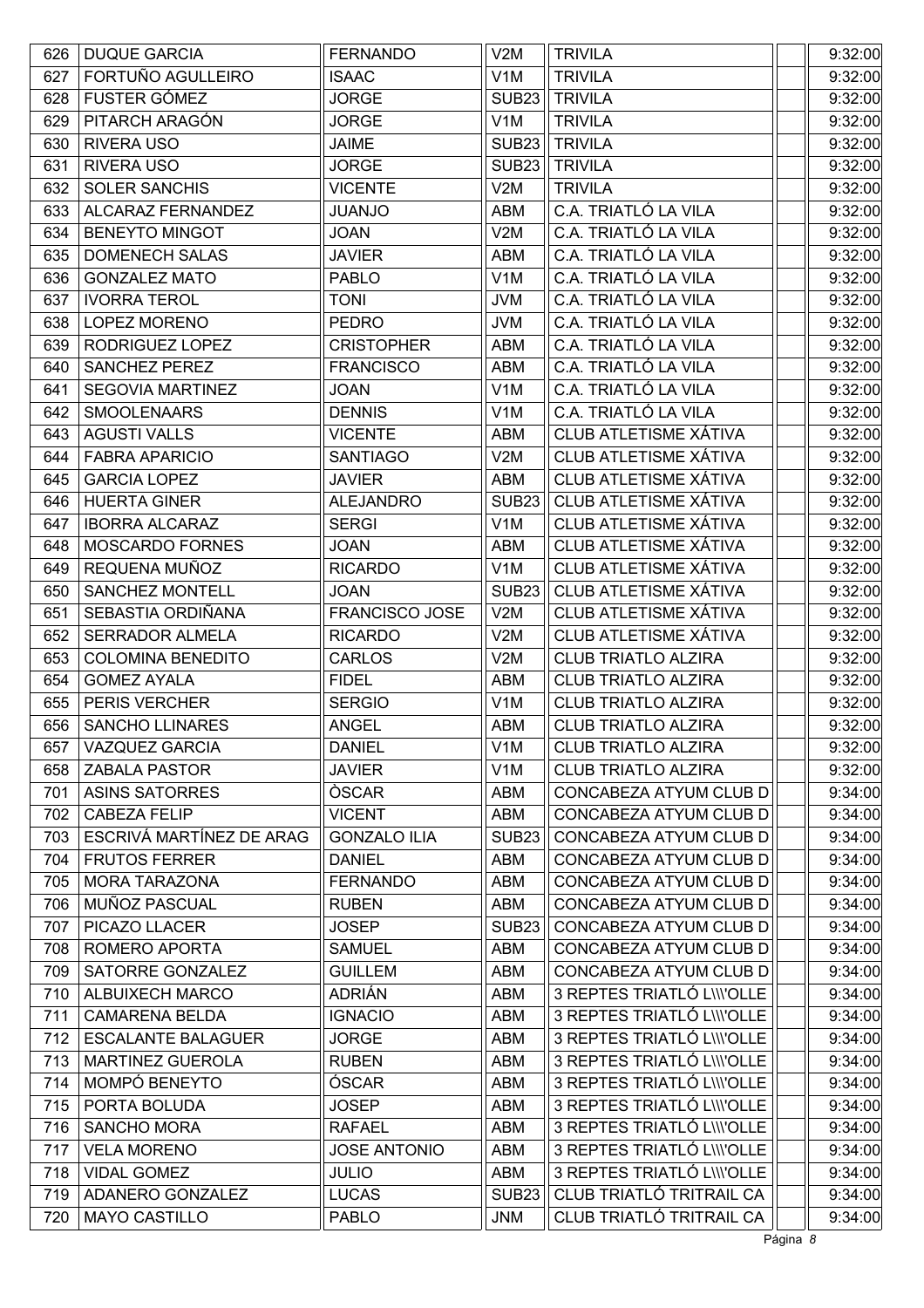| 721 | <b>MIRALLES SALES</b>   | <b>ADRIAN</b>          | <b>JVM</b>        | CLUB TRIATLÓ TRITRAIL CA  | 9:34:00 |
|-----|-------------------------|------------------------|-------------------|---------------------------|---------|
| 722 | PEREZ ROMERO            | <b>FERRAN</b>          | <b>SUB23</b>      | CLUB TRIATLÓ TRITRAIL CA  | 9:34:00 |
| 723 | <b>SALES ROGER</b>      | <b>CARLOS</b>          | <b>JVM</b>        | CLUB TRIATLÓ TRITRAIL CA  | 9:34:00 |
| 724 | <b>VIDAL FOLCH</b>      | <b>XAVI</b>            | V <sub>1</sub> M  | CLUB TRIATLÓ TRITRAIL CA  | 9:34:00 |
| 725 | <b>VIÑAS BRISACH</b>    | <b>LUCAS</b>           | <b>JNM</b>        | CLUB TRIATLÓ TRITRAIL CA  | 9:34:00 |
| 726 | ANIADO CALVENTE         | <b>CARLOS</b>          | V <sub>1</sub> M  | E. T. VIALTERRA ALGEMESÍ  | 9:34:00 |
| 727 | ARGENTE GARCÍA          | <b>CRISTIAN</b>        | ABM               | E. T. VIALTERRA ALGEMESÍ  | 9:34:00 |
| 728 | <b>COLLADO MARTINEZ</b> | <b>ALAN</b>            | <b>JVM</b>        | E. T. VIALTERRA ALGEMESÍ  | 9:34:00 |
| 729 | DE LA VIRGEN MOYA       | <b>VICENTE</b>         | V2M               | E. T. VIALTERRA ALGEMESÍ  | 9:34:00 |
| 730 | <b>ESTEVE BARBERÁ</b>   | <b>JOSEP</b>           | ABM               | E. T. VIALTERRA ALGEMESÍ  | 9:34:00 |
| 731 | <b>FERRAGUT FERRIS</b>  | <b>DANIEL</b>          | ABM               | E. T. VIALTERRA ALGEMESÍ  | 9:34:00 |
| 732 | <b>FORÉS TORMO</b>      | RAÚL                   | V <sub>1</sub> M  | E. T. VIALTERRA ALGEMESÍ  | 9:34:00 |
| 733 | <b>JOUBERT</b>          | <b>CHRISTOPHE</b>      | V <sub>1</sub> M  | E. T. VIALTERRA ALGEMESÍ  | 9:34:00 |
| 734 | MORAGÓN LLEÓ            | <b>JORGE</b>           | V <sub>1</sub> M  | E. T. VIALTERRA ALGEMESÍ  | 9:34:00 |
| 735 | <b>RIBES FERRÍS</b>     | <b>VICENT ONOFRE</b>   | V <sub>1</sub> M  | E. T. VIALTERRA ALGEMESÍ  | 9:34:00 |
| 736 | <b>AGUILAR TATAY</b>    | <b>JOSE</b>            | ABM               | <b>C.T. A CORRE-CUITA</b> | 9:34:00 |
| 737 | ARÉVALO GALVÁN          | <b>JOSÉ MANUEL</b>     | V <sub>1</sub> M  | C.T. A CORRE-CUITA        | 9:34:00 |
| 738 | AZORERO JARABA          | <b>DIEGO</b>           | ABM               | <b>C.T. A CORRE-CUITA</b> | 9:34:00 |
| 739 | <b>BORNAY GARCIA</b>    | <b>ANSELMO</b>         | V <sub>1</sub> M  | <b>C.T. A CORRE-CUITA</b> | 9:34:00 |
| 740 | <b>CASTAÑ AGUILELLA</b> | <b>SALVADOR</b>        | ABM               | C.T. A CORRE-CUITA        | 9:34:00 |
| 741 | <b>ESTEBAN FERRER</b>   | <b>JUAN CARLOS</b>     | ABM               | <b>C.T. A CORRE-CUITA</b> | 9:34:00 |
| 742 | <b>GARCIA FERRER</b>    | <b>FERRAN VICENT</b>   | V2M               | C.T. A CORRE-CUITA        | 9:34:00 |
| 743 | HERRANZ PÉREZ           | <b>FERNANDO</b>        | ABM               | <b>C.T. A CORRE-CUITA</b> | 9:34:00 |
| 744 | <b>HERRERO TORRES</b>   | <b>FRANCISCO</b>       | ABM               | <b>C.T. A CORRE-CUITA</b> | 9:34:00 |
| 745 | <b>LARA PEREZ</b>       | <b>TOMAS</b>           | V <sub>1</sub> M  | C.T. A CORRE-CUITA        | 9:34:00 |
| 746 | <b>LIZANDRA MORA</b>    | <b>JORGE</b>           | ABM               | <b>C.T. A CORRE-CUITA</b> | 9:34:00 |
| 747 | MARTÍNEZ LÓPEZ          | <b>EVELIO</b>          | V2M               | C.T. A CORRE-CUITA        | 9:34:00 |
| 748 | MARTÍNEZ VALLE          | <b>SERGIO</b>          | ABM               | <b>C.T. A CORRE-CUITA</b> | 9:34:00 |
| 749 | <b>VILAR CERVERÓ</b>    | MARÇAL                 | V2M               | <b>C.T. A CORRE-CUITA</b> | 9:34:00 |
| 750 | <b>AGULLO EGEA</b>      | <b>JUAN CARLOS</b>     | V <sub>1</sub> M  | <b>C.T. PICHON ELCHE</b>  | 9:34:00 |
| 751 | ALVAREZ COLLADO         | <b>FRANCISCO</b>       | SUB <sub>23</sub> | <b>C.T. PICHON ELCHE</b>  | 9:34:00 |
| 752 | BERENGUER AZNAR         | <b>ALEJANDRO</b>       | ABM               | <b>C.T. PICHON ELCHE</b>  | 9:34:00 |
| 753 | <b>CARPIO PAREJO</b>    | <b>SERGIO</b>          | ABM               | <b>C.T. PICHON ELCHE</b>  | 9:34:00 |
| 754 | <b>ESCLAPEZ BURGOS</b>  | <b>OSCAR</b>           | ABM               | <b>C.T. PICHON ELCHE</b>  | 9:34:00 |
| 755 | <b>ESPINOSA CERDA</b>   | <b>ANTONIO</b>         | V2M               | <b>C.T. PICHON ELCHE</b>  | 9:34:00 |
| 756 | <b>GARCIA MOJICA</b>    | <b>JESUS</b>           | V <sub>1</sub> M  | C.T. PICHON ELCHE         | 9:34:00 |
| 757 | MARTÍNEZ JUAN           | <b>JUAN</b>            | V <sub>1</sub> M  | <b>C.T. PICHON ELCHE</b>  | 9:34:00 |
| 758 | <b>MARTINEZ MARTIN</b>  | <b>VICENTE</b>         | V <sub>1</sub> M  | <b>C.T. PICHON ELCHE</b>  | 9:34:00 |
| 759 | <b>MÁS SERRANO</b>      | <b>DANIEL</b>          | <b>SUB23</b>      | <b>C.T. PICHON ELCHE</b>  | 9:34:00 |
| 760 | RIQUELME CERDÀ          | <b>DANIEL</b>          | ABM               | <b>C.T. PICHON ELCHE</b>  | 9:34:00 |
| 761 | <b>RUIZ ALBARRANCH</b>  | <b>LORENZO CRISTIA</b> | ABM               | <b>C.T. PICHON ELCHE</b>  | 9:34:00 |
| 762 | <b>BOLUFER JORDAN</b>   | <b>JOSÉ RAMÓN</b>      | ABM               | <b>ONDARA TRI-ESPORT</b>  | 9:34:00 |
| 763 | <b>FORNES SANCHIS</b>   | <b>OSCAR</b>           | ABM               | <b>ONDARA TRI-ESPORT</b>  | 9:34:00 |
| 764 | LLÀCER ESPLUGUES        | <b>JORGE</b>           | ABM               | ONDARA TRI-ESPORT         | 9:34:00 |
| 765 | <b>MIRALLES MAS</b>     | <b>NOEL</b>            | ABM               | <b>ONDARA TRI-ESPORT</b>  | 9:34:00 |
| 766 | NOGUERA CASELLES        | <b>JORGE JUAN</b>      | V <sub>1</sub> M  | <b>ONDARA TRI-ESPORT</b>  | 9:34:00 |
| 767 | PEDRERO BONILLO         | <b>LLUIS</b>           | V <sub>1</sub> M  | <b>ONDARA TRI-ESPORT</b>  | 9:34:00 |
| 768 | <b>TORRES SANCHEZ</b>   | <b>SERGIO</b>          | V <sub>1</sub> M  | <b>ONDARA TRI-ESPORT</b>  | 9:34:00 |
| 769 | ALCOVER ZANON           | <b>FRANCISCO JOSE</b>  | ABM               | <b>TRIDIMONIS</b>         | 9:34:00 |
| 770 | DOMINGUEZ ROS           | <b>FRANCESC</b>        | V <sub>1</sub> M  | <b>TRIDIMONIS</b>         | 9:34:00 |
| 771 | <b>IBORRA TORRES</b>    | <b>JOSE</b>            | V <sub>1</sub> M  | <b>TRIDIMONIS</b>         | 9:34:00 |
| 772 | ORTEGA ALAMBIAGA        | PAU                    | <b>JVM</b>        | <b>TRIDIMONIS</b>         | 9:34:00 |
| 773 | <b>ORTEGA PALANCA</b>   | <b>JUAN LUIS</b>       | V <sub>1</sub> M  | <b>TRIDIMONIS</b>         | 9:34:00 |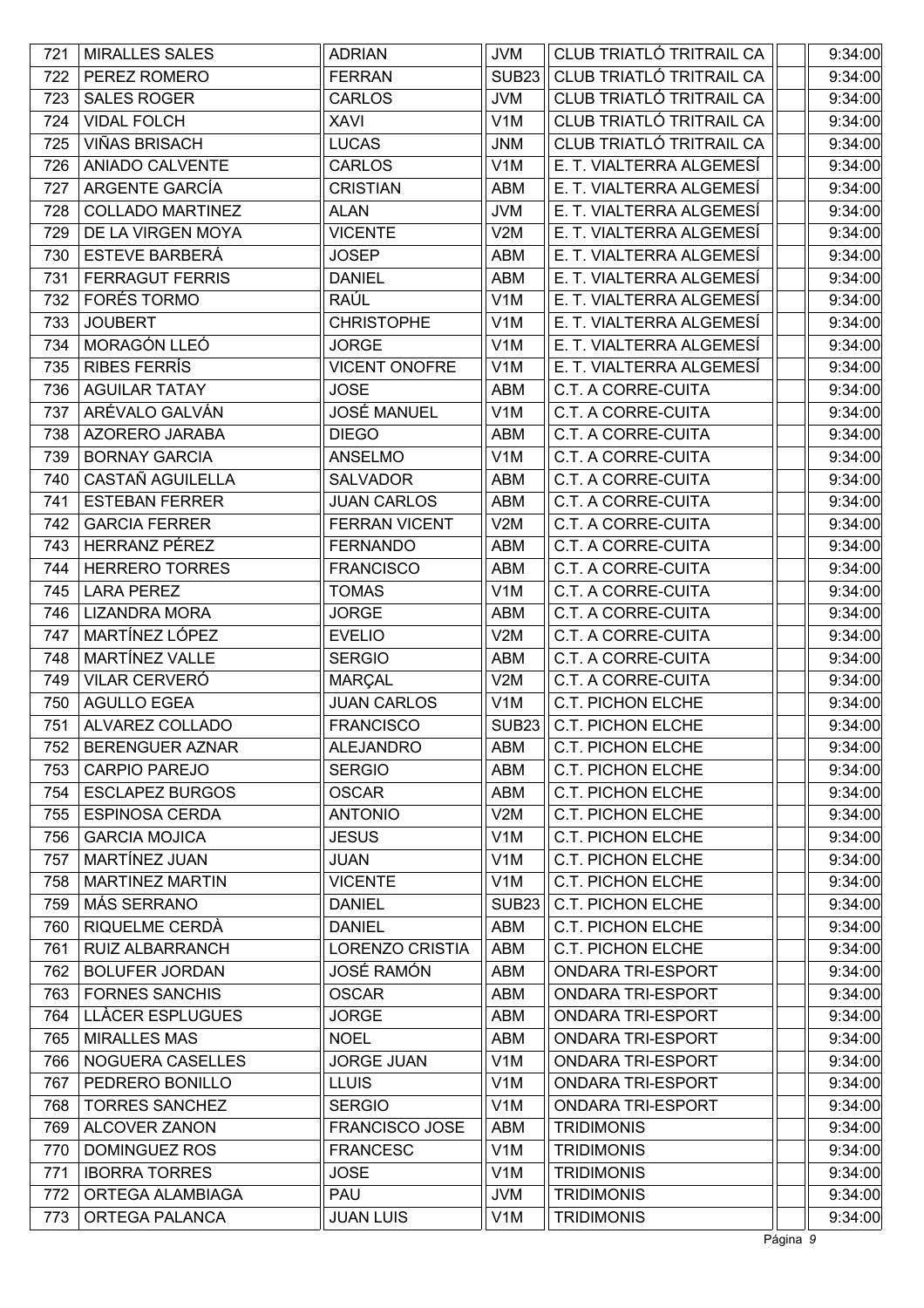| <b>BELMONTE NOGUERA</b><br><b>JOSE MIGUEL</b><br>CLUB TRIATLÓN ORIHUELA<br>9:34:00<br>775<br>V <sub>1</sub> M<br>CLUB TRIATLÓN ORIHUELA<br><b>JOSÉ MANUEL</b><br><b>BERNAL SANCHEZ</b><br><b>ABM</b><br>9:34:00<br>776<br>CLUB TRIATLÓN ORIHUELA<br><b>GRACIA SÁEZ</b><br><b>ANTONIO MANUEL</b><br>V <sub>1</sub> M<br>9:34:00<br>777<br>CLUB TRIATLÓN ORIHUELA<br><b>RUBERT ALEMAN</b><br><b>JOAQUIN</b><br>9:34:00<br>778<br>V2M<br>CLUB TRIATLÓN ORIHUELA<br>SARABIA MARTÍNEZ<br>779<br><b>ALFREDO</b><br>9:34:00<br>V <sub>1</sub> M<br>ABAD ESCRIVÁ<br>9:34:00<br><b>DAVID</b><br>V <sub>1</sub> M<br><b>TRIPUBLIDOM</b><br>780<br><b>GUZMAN</b><br><b>JORDI</b><br>V2M<br><b>TRIPUBLIDOM</b><br>9:34:00<br>781<br>782<br><b>LLOPIS GARCIA</b><br>V2M<br><b>TRIPUBLIDOM</b><br>9:34:00<br><b>IGNACIO</b><br>783<br>ORTS POBO<br>V <sub>1</sub> M<br><b>TRIPUBLIDOM</b><br>9:34:00<br><b>VICENTE</b><br><b>ROBINSON</b><br><b>TRIPUBLIDOM</b><br>9:34:00<br>784<br><b>ANDREW</b><br>ABM<br><b>GARCIA TRULLENQUE</b><br><b>JAUME</b><br>TEAM 4 SPORTS CLUB DEP<br>9:34:00<br>785<br>ABM<br><b>HUARTE MENACHO</b><br><b>VICTOR</b><br>TEAM 4 SPORTS CLUB DEP<br>9:34:00<br>786<br>ABM<br>787<br>LOPEZ COZAR<br><b>MARCOS</b><br>TEAM 4 SPORTS CLUB DEP<br>9:34:00<br>ABM<br>MARTÍNEZ MAS<br>TEAM 4 SPORTS CLUB DEP<br>788<br><b>JOAN</b><br>V <sub>1</sub> M<br>9:34:00<br>SANZ DE GALDEANO ORTÍZ<br><b>JAVIER</b><br>TEAM 4 SPORTS CLUB DEP<br>9:34:00<br>789<br>ABM<br>SERRANO GUARDIOLA<br><b>DIEGO</b><br>TEAM 4 SPORTS CLUB DEP<br>9:34:00<br>790<br>ABM<br><b>BEA SÁNCHEZ</b><br><b>CARLOS</b><br>V <sub>1</sub> M<br>9:34:00<br>791<br>C.A. VILAMARXANT<br><b>CUTANDA SÁNCHEZ</b><br>JESÚS<br>C.A. VILAMARXANT<br><b>ABM</b><br>9:34:00<br>792<br>IÑAKI<br>793<br><b>FAULI CAURIN</b><br>ABM<br>C.A. VILAMARXANT<br>9:34:00<br><b>LUNA LAZARO</b><br>ABM<br>C.A. VILAMARXANT<br>9:34:00<br>794<br><b>RUBEN</b><br>9:34:00<br><b>MULERO BARBER</b><br><b>VICTOR MANUEL</b><br>ABM<br>C.A. VILAMARXANT<br>795<br>NAVARRO JULVE<br>PAU<br>C.A. VILAMARXANT<br>9:34:00<br>796<br>ABM<br>C.A. LLEBEIG XÀBIA<br><b>BISQUERT CARDONA</b><br>V <sub>1</sub> M<br>9:34:00<br>797<br><b>IVAN</b><br>C.A. LLEBEIG XÀBIA<br>798<br><b>BOVER I BOLUFER</b><br><b>RAUL</b><br>V <sub>1</sub> M<br>9:34:00<br>C.A. LLEBEIG XÀBIA<br>9:34:00<br>799<br>DOCAMPO DAMEA<br><b>ROBERTO</b><br>V <sub>1</sub> M<br>C.A. LLEBEIG XÀBIA<br>9:34:00<br><b>DONATE ROBLES</b><br>DAVID JOAQUIN<br>V <sub>1</sub> M<br>800<br><b>JUAN MOLINA</b><br><b>RICARDO</b><br>V2M<br>C.A. LLEBEIG XÀBIA<br>9:34:00<br>801<br>C.A. LLEBEIG XÀBIA<br><b>JUAN SOLER</b><br><b>SERGIO</b><br><b>JVM</b><br>9:34:00<br>802<br>C.A. LLEBEIG XÀBIA<br>803<br>PALACIO SAPENA<br><b>JOSE</b><br><b>SUB23</b><br>9:34:00<br>PÉREZ VALLINO<br>C.A. LLEBEIG XÀBIA<br><b>RICARDO</b><br>V2M<br>804<br>VALLÉS<br>C.A. LLEBEIG XÀBIA<br><b>CARLOS</b><br>ABM<br>805<br>VALLÉS SENDÍN<br><b>JUAN JOSÉ</b><br>V <sub>1</sub> M<br>C.A. LLEBEIG XÀBIA<br>806<br><b>GRAU DEL VALLE</b><br>807<br><b>PABLO</b><br>ABM<br><b>TRIESPORT ROQUETTE</b><br><b>GRAU VICENTE</b><br>MIGUEL ANGEL<br>808<br>V <sub>1</sub> M<br>TRIESPORT ROQUETTE<br>NAVARRO LÓPEZ<br><b>TRIESPORT ROQUETTE</b><br><b>JUAN</b><br>V <sub>1</sub> M<br>809<br>OLMEDO ROVIRA<br><b>CARLES</b><br><b>JNM</b><br><b>TRIESPORT ROQUETTE</b><br>810<br>RODAS MUÑOZ<br>V <sub>1</sub> M<br>811<br><b>FRANCISCO JAVIER</b><br><b>TRIESPORT ROQUETTE</b><br><b>SALVADOR BADENES</b><br>812<br><b>JOAN</b><br><b>JNM</b><br><b>TRIESPORT ROQUETTE</b><br>VIDAL ACUÑA<br>813<br>ABM<br>TRIESPORT ROQUETTE<br><b>JAVIER</b><br>814<br><b>COLLADO PEREZ</b><br><b>GUILLERMO</b><br><b>TRIPUÇOL</b><br>V2M<br>DELGADO CATALÁ<br><b>JOSE MANUEL</b><br>V <sub>1</sub> M<br><b>TRIPUÇOL</b><br>815<br><b>ESCUDERO SANCHEZ</b><br>V <sub>1</sub> M<br>TRIPUÇOL<br>816<br><b>DANIEL</b> |
|--------------------------------------------------------------------------------------------------------------------------------------------------------------------------------------------------------------------------------------------------------------------------------------------------------------------------------------------------------------------------------------------------------------------------------------------------------------------------------------------------------------------------------------------------------------------------------------------------------------------------------------------------------------------------------------------------------------------------------------------------------------------------------------------------------------------------------------------------------------------------------------------------------------------------------------------------------------------------------------------------------------------------------------------------------------------------------------------------------------------------------------------------------------------------------------------------------------------------------------------------------------------------------------------------------------------------------------------------------------------------------------------------------------------------------------------------------------------------------------------------------------------------------------------------------------------------------------------------------------------------------------------------------------------------------------------------------------------------------------------------------------------------------------------------------------------------------------------------------------------------------------------------------------------------------------------------------------------------------------------------------------------------------------------------------------------------------------------------------------------------------------------------------------------------------------------------------------------------------------------------------------------------------------------------------------------------------------------------------------------------------------------------------------------------------------------------------------------------------------------------------------------------------------------------------------------------------------------------------------------------------------------------------------------------------------------------------------------------------------------------------------------------------------------------------------------------------------------------------------------------------------------------------------------------------------------------------------------------------------------------------------------------------------------------------------------------------------------------------------------------------------------------------------------------------------------------------------------------------------------------------------------------------------------------------------------------------------------------------------------------------------------------------------------------------------------------------------------------------------------------------------------------------------------------------------------------------------------------------------------------------------------------------------------------------------------------------------------------------------------------------------------------------------------------------------------------------------------------------------------------------------------------|
|                                                                                                                                                                                                                                                                                                                                                                                                                                                                                                                                                                                                                                                                                                                                                                                                                                                                                                                                                                                                                                                                                                                                                                                                                                                                                                                                                                                                                                                                                                                                                                                                                                                                                                                                                                                                                                                                                                                                                                                                                                                                                                                                                                                                                                                                                                                                                                                                                                                                                                                                                                                                                                                                                                                                                                                                                                                                                                                                                                                                                                                                                                                                                                                                                                                                                                                                                                                                                                                                                                                                                                                                                                                                                                                                                                                                                                                                                                  |
|                                                                                                                                                                                                                                                                                                                                                                                                                                                                                                                                                                                                                                                                                                                                                                                                                                                                                                                                                                                                                                                                                                                                                                                                                                                                                                                                                                                                                                                                                                                                                                                                                                                                                                                                                                                                                                                                                                                                                                                                                                                                                                                                                                                                                                                                                                                                                                                                                                                                                                                                                                                                                                                                                                                                                                                                                                                                                                                                                                                                                                                                                                                                                                                                                                                                                                                                                                                                                                                                                                                                                                                                                                                                                                                                                                                                                                                                                                  |
|                                                                                                                                                                                                                                                                                                                                                                                                                                                                                                                                                                                                                                                                                                                                                                                                                                                                                                                                                                                                                                                                                                                                                                                                                                                                                                                                                                                                                                                                                                                                                                                                                                                                                                                                                                                                                                                                                                                                                                                                                                                                                                                                                                                                                                                                                                                                                                                                                                                                                                                                                                                                                                                                                                                                                                                                                                                                                                                                                                                                                                                                                                                                                                                                                                                                                                                                                                                                                                                                                                                                                                                                                                                                                                                                                                                                                                                                                                  |
|                                                                                                                                                                                                                                                                                                                                                                                                                                                                                                                                                                                                                                                                                                                                                                                                                                                                                                                                                                                                                                                                                                                                                                                                                                                                                                                                                                                                                                                                                                                                                                                                                                                                                                                                                                                                                                                                                                                                                                                                                                                                                                                                                                                                                                                                                                                                                                                                                                                                                                                                                                                                                                                                                                                                                                                                                                                                                                                                                                                                                                                                                                                                                                                                                                                                                                                                                                                                                                                                                                                                                                                                                                                                                                                                                                                                                                                                                                  |
|                                                                                                                                                                                                                                                                                                                                                                                                                                                                                                                                                                                                                                                                                                                                                                                                                                                                                                                                                                                                                                                                                                                                                                                                                                                                                                                                                                                                                                                                                                                                                                                                                                                                                                                                                                                                                                                                                                                                                                                                                                                                                                                                                                                                                                                                                                                                                                                                                                                                                                                                                                                                                                                                                                                                                                                                                                                                                                                                                                                                                                                                                                                                                                                                                                                                                                                                                                                                                                                                                                                                                                                                                                                                                                                                                                                                                                                                                                  |
|                                                                                                                                                                                                                                                                                                                                                                                                                                                                                                                                                                                                                                                                                                                                                                                                                                                                                                                                                                                                                                                                                                                                                                                                                                                                                                                                                                                                                                                                                                                                                                                                                                                                                                                                                                                                                                                                                                                                                                                                                                                                                                                                                                                                                                                                                                                                                                                                                                                                                                                                                                                                                                                                                                                                                                                                                                                                                                                                                                                                                                                                                                                                                                                                                                                                                                                                                                                                                                                                                                                                                                                                                                                                                                                                                                                                                                                                                                  |
|                                                                                                                                                                                                                                                                                                                                                                                                                                                                                                                                                                                                                                                                                                                                                                                                                                                                                                                                                                                                                                                                                                                                                                                                                                                                                                                                                                                                                                                                                                                                                                                                                                                                                                                                                                                                                                                                                                                                                                                                                                                                                                                                                                                                                                                                                                                                                                                                                                                                                                                                                                                                                                                                                                                                                                                                                                                                                                                                                                                                                                                                                                                                                                                                                                                                                                                                                                                                                                                                                                                                                                                                                                                                                                                                                                                                                                                                                                  |
|                                                                                                                                                                                                                                                                                                                                                                                                                                                                                                                                                                                                                                                                                                                                                                                                                                                                                                                                                                                                                                                                                                                                                                                                                                                                                                                                                                                                                                                                                                                                                                                                                                                                                                                                                                                                                                                                                                                                                                                                                                                                                                                                                                                                                                                                                                                                                                                                                                                                                                                                                                                                                                                                                                                                                                                                                                                                                                                                                                                                                                                                                                                                                                                                                                                                                                                                                                                                                                                                                                                                                                                                                                                                                                                                                                                                                                                                                                  |
|                                                                                                                                                                                                                                                                                                                                                                                                                                                                                                                                                                                                                                                                                                                                                                                                                                                                                                                                                                                                                                                                                                                                                                                                                                                                                                                                                                                                                                                                                                                                                                                                                                                                                                                                                                                                                                                                                                                                                                                                                                                                                                                                                                                                                                                                                                                                                                                                                                                                                                                                                                                                                                                                                                                                                                                                                                                                                                                                                                                                                                                                                                                                                                                                                                                                                                                                                                                                                                                                                                                                                                                                                                                                                                                                                                                                                                                                                                  |
|                                                                                                                                                                                                                                                                                                                                                                                                                                                                                                                                                                                                                                                                                                                                                                                                                                                                                                                                                                                                                                                                                                                                                                                                                                                                                                                                                                                                                                                                                                                                                                                                                                                                                                                                                                                                                                                                                                                                                                                                                                                                                                                                                                                                                                                                                                                                                                                                                                                                                                                                                                                                                                                                                                                                                                                                                                                                                                                                                                                                                                                                                                                                                                                                                                                                                                                                                                                                                                                                                                                                                                                                                                                                                                                                                                                                                                                                                                  |
|                                                                                                                                                                                                                                                                                                                                                                                                                                                                                                                                                                                                                                                                                                                                                                                                                                                                                                                                                                                                                                                                                                                                                                                                                                                                                                                                                                                                                                                                                                                                                                                                                                                                                                                                                                                                                                                                                                                                                                                                                                                                                                                                                                                                                                                                                                                                                                                                                                                                                                                                                                                                                                                                                                                                                                                                                                                                                                                                                                                                                                                                                                                                                                                                                                                                                                                                                                                                                                                                                                                                                                                                                                                                                                                                                                                                                                                                                                  |
|                                                                                                                                                                                                                                                                                                                                                                                                                                                                                                                                                                                                                                                                                                                                                                                                                                                                                                                                                                                                                                                                                                                                                                                                                                                                                                                                                                                                                                                                                                                                                                                                                                                                                                                                                                                                                                                                                                                                                                                                                                                                                                                                                                                                                                                                                                                                                                                                                                                                                                                                                                                                                                                                                                                                                                                                                                                                                                                                                                                                                                                                                                                                                                                                                                                                                                                                                                                                                                                                                                                                                                                                                                                                                                                                                                                                                                                                                                  |
|                                                                                                                                                                                                                                                                                                                                                                                                                                                                                                                                                                                                                                                                                                                                                                                                                                                                                                                                                                                                                                                                                                                                                                                                                                                                                                                                                                                                                                                                                                                                                                                                                                                                                                                                                                                                                                                                                                                                                                                                                                                                                                                                                                                                                                                                                                                                                                                                                                                                                                                                                                                                                                                                                                                                                                                                                                                                                                                                                                                                                                                                                                                                                                                                                                                                                                                                                                                                                                                                                                                                                                                                                                                                                                                                                                                                                                                                                                  |
|                                                                                                                                                                                                                                                                                                                                                                                                                                                                                                                                                                                                                                                                                                                                                                                                                                                                                                                                                                                                                                                                                                                                                                                                                                                                                                                                                                                                                                                                                                                                                                                                                                                                                                                                                                                                                                                                                                                                                                                                                                                                                                                                                                                                                                                                                                                                                                                                                                                                                                                                                                                                                                                                                                                                                                                                                                                                                                                                                                                                                                                                                                                                                                                                                                                                                                                                                                                                                                                                                                                                                                                                                                                                                                                                                                                                                                                                                                  |
|                                                                                                                                                                                                                                                                                                                                                                                                                                                                                                                                                                                                                                                                                                                                                                                                                                                                                                                                                                                                                                                                                                                                                                                                                                                                                                                                                                                                                                                                                                                                                                                                                                                                                                                                                                                                                                                                                                                                                                                                                                                                                                                                                                                                                                                                                                                                                                                                                                                                                                                                                                                                                                                                                                                                                                                                                                                                                                                                                                                                                                                                                                                                                                                                                                                                                                                                                                                                                                                                                                                                                                                                                                                                                                                                                                                                                                                                                                  |
|                                                                                                                                                                                                                                                                                                                                                                                                                                                                                                                                                                                                                                                                                                                                                                                                                                                                                                                                                                                                                                                                                                                                                                                                                                                                                                                                                                                                                                                                                                                                                                                                                                                                                                                                                                                                                                                                                                                                                                                                                                                                                                                                                                                                                                                                                                                                                                                                                                                                                                                                                                                                                                                                                                                                                                                                                                                                                                                                                                                                                                                                                                                                                                                                                                                                                                                                                                                                                                                                                                                                                                                                                                                                                                                                                                                                                                                                                                  |
|                                                                                                                                                                                                                                                                                                                                                                                                                                                                                                                                                                                                                                                                                                                                                                                                                                                                                                                                                                                                                                                                                                                                                                                                                                                                                                                                                                                                                                                                                                                                                                                                                                                                                                                                                                                                                                                                                                                                                                                                                                                                                                                                                                                                                                                                                                                                                                                                                                                                                                                                                                                                                                                                                                                                                                                                                                                                                                                                                                                                                                                                                                                                                                                                                                                                                                                                                                                                                                                                                                                                                                                                                                                                                                                                                                                                                                                                                                  |
|                                                                                                                                                                                                                                                                                                                                                                                                                                                                                                                                                                                                                                                                                                                                                                                                                                                                                                                                                                                                                                                                                                                                                                                                                                                                                                                                                                                                                                                                                                                                                                                                                                                                                                                                                                                                                                                                                                                                                                                                                                                                                                                                                                                                                                                                                                                                                                                                                                                                                                                                                                                                                                                                                                                                                                                                                                                                                                                                                                                                                                                                                                                                                                                                                                                                                                                                                                                                                                                                                                                                                                                                                                                                                                                                                                                                                                                                                                  |
|                                                                                                                                                                                                                                                                                                                                                                                                                                                                                                                                                                                                                                                                                                                                                                                                                                                                                                                                                                                                                                                                                                                                                                                                                                                                                                                                                                                                                                                                                                                                                                                                                                                                                                                                                                                                                                                                                                                                                                                                                                                                                                                                                                                                                                                                                                                                                                                                                                                                                                                                                                                                                                                                                                                                                                                                                                                                                                                                                                                                                                                                                                                                                                                                                                                                                                                                                                                                                                                                                                                                                                                                                                                                                                                                                                                                                                                                                                  |
|                                                                                                                                                                                                                                                                                                                                                                                                                                                                                                                                                                                                                                                                                                                                                                                                                                                                                                                                                                                                                                                                                                                                                                                                                                                                                                                                                                                                                                                                                                                                                                                                                                                                                                                                                                                                                                                                                                                                                                                                                                                                                                                                                                                                                                                                                                                                                                                                                                                                                                                                                                                                                                                                                                                                                                                                                                                                                                                                                                                                                                                                                                                                                                                                                                                                                                                                                                                                                                                                                                                                                                                                                                                                                                                                                                                                                                                                                                  |
|                                                                                                                                                                                                                                                                                                                                                                                                                                                                                                                                                                                                                                                                                                                                                                                                                                                                                                                                                                                                                                                                                                                                                                                                                                                                                                                                                                                                                                                                                                                                                                                                                                                                                                                                                                                                                                                                                                                                                                                                                                                                                                                                                                                                                                                                                                                                                                                                                                                                                                                                                                                                                                                                                                                                                                                                                                                                                                                                                                                                                                                                                                                                                                                                                                                                                                                                                                                                                                                                                                                                                                                                                                                                                                                                                                                                                                                                                                  |
|                                                                                                                                                                                                                                                                                                                                                                                                                                                                                                                                                                                                                                                                                                                                                                                                                                                                                                                                                                                                                                                                                                                                                                                                                                                                                                                                                                                                                                                                                                                                                                                                                                                                                                                                                                                                                                                                                                                                                                                                                                                                                                                                                                                                                                                                                                                                                                                                                                                                                                                                                                                                                                                                                                                                                                                                                                                                                                                                                                                                                                                                                                                                                                                                                                                                                                                                                                                                                                                                                                                                                                                                                                                                                                                                                                                                                                                                                                  |
|                                                                                                                                                                                                                                                                                                                                                                                                                                                                                                                                                                                                                                                                                                                                                                                                                                                                                                                                                                                                                                                                                                                                                                                                                                                                                                                                                                                                                                                                                                                                                                                                                                                                                                                                                                                                                                                                                                                                                                                                                                                                                                                                                                                                                                                                                                                                                                                                                                                                                                                                                                                                                                                                                                                                                                                                                                                                                                                                                                                                                                                                                                                                                                                                                                                                                                                                                                                                                                                                                                                                                                                                                                                                                                                                                                                                                                                                                                  |
|                                                                                                                                                                                                                                                                                                                                                                                                                                                                                                                                                                                                                                                                                                                                                                                                                                                                                                                                                                                                                                                                                                                                                                                                                                                                                                                                                                                                                                                                                                                                                                                                                                                                                                                                                                                                                                                                                                                                                                                                                                                                                                                                                                                                                                                                                                                                                                                                                                                                                                                                                                                                                                                                                                                                                                                                                                                                                                                                                                                                                                                                                                                                                                                                                                                                                                                                                                                                                                                                                                                                                                                                                                                                                                                                                                                                                                                                                                  |
|                                                                                                                                                                                                                                                                                                                                                                                                                                                                                                                                                                                                                                                                                                                                                                                                                                                                                                                                                                                                                                                                                                                                                                                                                                                                                                                                                                                                                                                                                                                                                                                                                                                                                                                                                                                                                                                                                                                                                                                                                                                                                                                                                                                                                                                                                                                                                                                                                                                                                                                                                                                                                                                                                                                                                                                                                                                                                                                                                                                                                                                                                                                                                                                                                                                                                                                                                                                                                                                                                                                                                                                                                                                                                                                                                                                                                                                                                                  |
|                                                                                                                                                                                                                                                                                                                                                                                                                                                                                                                                                                                                                                                                                                                                                                                                                                                                                                                                                                                                                                                                                                                                                                                                                                                                                                                                                                                                                                                                                                                                                                                                                                                                                                                                                                                                                                                                                                                                                                                                                                                                                                                                                                                                                                                                                                                                                                                                                                                                                                                                                                                                                                                                                                                                                                                                                                                                                                                                                                                                                                                                                                                                                                                                                                                                                                                                                                                                                                                                                                                                                                                                                                                                                                                                                                                                                                                                                                  |
|                                                                                                                                                                                                                                                                                                                                                                                                                                                                                                                                                                                                                                                                                                                                                                                                                                                                                                                                                                                                                                                                                                                                                                                                                                                                                                                                                                                                                                                                                                                                                                                                                                                                                                                                                                                                                                                                                                                                                                                                                                                                                                                                                                                                                                                                                                                                                                                                                                                                                                                                                                                                                                                                                                                                                                                                                                                                                                                                                                                                                                                                                                                                                                                                                                                                                                                                                                                                                                                                                                                                                                                                                                                                                                                                                                                                                                                                                                  |
|                                                                                                                                                                                                                                                                                                                                                                                                                                                                                                                                                                                                                                                                                                                                                                                                                                                                                                                                                                                                                                                                                                                                                                                                                                                                                                                                                                                                                                                                                                                                                                                                                                                                                                                                                                                                                                                                                                                                                                                                                                                                                                                                                                                                                                                                                                                                                                                                                                                                                                                                                                                                                                                                                                                                                                                                                                                                                                                                                                                                                                                                                                                                                                                                                                                                                                                                                                                                                                                                                                                                                                                                                                                                                                                                                                                                                                                                                                  |
| 9:34:00<br>9:34:00<br>9:34:00<br>9:34:00<br>9:34:00<br>9:34:00<br>9:34:00<br>9:34:00<br>9:34:00<br>9:34:00<br>9:34:00<br>9:34:00<br>9:34:00                                                                                                                                                                                                                                                                                                                                                                                                                                                                                                                                                                                                                                                                                                                                                                                                                                                                                                                                                                                                                                                                                                                                                                                                                                                                                                                                                                                                                                                                                                                                                                                                                                                                                                                                                                                                                                                                                                                                                                                                                                                                                                                                                                                                                                                                                                                                                                                                                                                                                                                                                                                                                                                                                                                                                                                                                                                                                                                                                                                                                                                                                                                                                                                                                                                                                                                                                                                                                                                                                                                                                                                                                                                                                                                                                      |
|                                                                                                                                                                                                                                                                                                                                                                                                                                                                                                                                                                                                                                                                                                                                                                                                                                                                                                                                                                                                                                                                                                                                                                                                                                                                                                                                                                                                                                                                                                                                                                                                                                                                                                                                                                                                                                                                                                                                                                                                                                                                                                                                                                                                                                                                                                                                                                                                                                                                                                                                                                                                                                                                                                                                                                                                                                                                                                                                                                                                                                                                                                                                                                                                                                                                                                                                                                                                                                                                                                                                                                                                                                                                                                                                                                                                                                                                                                  |
|                                                                                                                                                                                                                                                                                                                                                                                                                                                                                                                                                                                                                                                                                                                                                                                                                                                                                                                                                                                                                                                                                                                                                                                                                                                                                                                                                                                                                                                                                                                                                                                                                                                                                                                                                                                                                                                                                                                                                                                                                                                                                                                                                                                                                                                                                                                                                                                                                                                                                                                                                                                                                                                                                                                                                                                                                                                                                                                                                                                                                                                                                                                                                                                                                                                                                                                                                                                                                                                                                                                                                                                                                                                                                                                                                                                                                                                                                                  |
|                                                                                                                                                                                                                                                                                                                                                                                                                                                                                                                                                                                                                                                                                                                                                                                                                                                                                                                                                                                                                                                                                                                                                                                                                                                                                                                                                                                                                                                                                                                                                                                                                                                                                                                                                                                                                                                                                                                                                                                                                                                                                                                                                                                                                                                                                                                                                                                                                                                                                                                                                                                                                                                                                                                                                                                                                                                                                                                                                                                                                                                                                                                                                                                                                                                                                                                                                                                                                                                                                                                                                                                                                                                                                                                                                                                                                                                                                                  |
|                                                                                                                                                                                                                                                                                                                                                                                                                                                                                                                                                                                                                                                                                                                                                                                                                                                                                                                                                                                                                                                                                                                                                                                                                                                                                                                                                                                                                                                                                                                                                                                                                                                                                                                                                                                                                                                                                                                                                                                                                                                                                                                                                                                                                                                                                                                                                                                                                                                                                                                                                                                                                                                                                                                                                                                                                                                                                                                                                                                                                                                                                                                                                                                                                                                                                                                                                                                                                                                                                                                                                                                                                                                                                                                                                                                                                                                                                                  |
|                                                                                                                                                                                                                                                                                                                                                                                                                                                                                                                                                                                                                                                                                                                                                                                                                                                                                                                                                                                                                                                                                                                                                                                                                                                                                                                                                                                                                                                                                                                                                                                                                                                                                                                                                                                                                                                                                                                                                                                                                                                                                                                                                                                                                                                                                                                                                                                                                                                                                                                                                                                                                                                                                                                                                                                                                                                                                                                                                                                                                                                                                                                                                                                                                                                                                                                                                                                                                                                                                                                                                                                                                                                                                                                                                                                                                                                                                                  |
|                                                                                                                                                                                                                                                                                                                                                                                                                                                                                                                                                                                                                                                                                                                                                                                                                                                                                                                                                                                                                                                                                                                                                                                                                                                                                                                                                                                                                                                                                                                                                                                                                                                                                                                                                                                                                                                                                                                                                                                                                                                                                                                                                                                                                                                                                                                                                                                                                                                                                                                                                                                                                                                                                                                                                                                                                                                                                                                                                                                                                                                                                                                                                                                                                                                                                                                                                                                                                                                                                                                                                                                                                                                                                                                                                                                                                                                                                                  |
|                                                                                                                                                                                                                                                                                                                                                                                                                                                                                                                                                                                                                                                                                                                                                                                                                                                                                                                                                                                                                                                                                                                                                                                                                                                                                                                                                                                                                                                                                                                                                                                                                                                                                                                                                                                                                                                                                                                                                                                                                                                                                                                                                                                                                                                                                                                                                                                                                                                                                                                                                                                                                                                                                                                                                                                                                                                                                                                                                                                                                                                                                                                                                                                                                                                                                                                                                                                                                                                                                                                                                                                                                                                                                                                                                                                                                                                                                                  |
|                                                                                                                                                                                                                                                                                                                                                                                                                                                                                                                                                                                                                                                                                                                                                                                                                                                                                                                                                                                                                                                                                                                                                                                                                                                                                                                                                                                                                                                                                                                                                                                                                                                                                                                                                                                                                                                                                                                                                                                                                                                                                                                                                                                                                                                                                                                                                                                                                                                                                                                                                                                                                                                                                                                                                                                                                                                                                                                                                                                                                                                                                                                                                                                                                                                                                                                                                                                                                                                                                                                                                                                                                                                                                                                                                                                                                                                                                                  |
|                                                                                                                                                                                                                                                                                                                                                                                                                                                                                                                                                                                                                                                                                                                                                                                                                                                                                                                                                                                                                                                                                                                                                                                                                                                                                                                                                                                                                                                                                                                                                                                                                                                                                                                                                                                                                                                                                                                                                                                                                                                                                                                                                                                                                                                                                                                                                                                                                                                                                                                                                                                                                                                                                                                                                                                                                                                                                                                                                                                                                                                                                                                                                                                                                                                                                                                                                                                                                                                                                                                                                                                                                                                                                                                                                                                                                                                                                                  |
|                                                                                                                                                                                                                                                                                                                                                                                                                                                                                                                                                                                                                                                                                                                                                                                                                                                                                                                                                                                                                                                                                                                                                                                                                                                                                                                                                                                                                                                                                                                                                                                                                                                                                                                                                                                                                                                                                                                                                                                                                                                                                                                                                                                                                                                                                                                                                                                                                                                                                                                                                                                                                                                                                                                                                                                                                                                                                                                                                                                                                                                                                                                                                                                                                                                                                                                                                                                                                                                                                                                                                                                                                                                                                                                                                                                                                                                                                                  |
|                                                                                                                                                                                                                                                                                                                                                                                                                                                                                                                                                                                                                                                                                                                                                                                                                                                                                                                                                                                                                                                                                                                                                                                                                                                                                                                                                                                                                                                                                                                                                                                                                                                                                                                                                                                                                                                                                                                                                                                                                                                                                                                                                                                                                                                                                                                                                                                                                                                                                                                                                                                                                                                                                                                                                                                                                                                                                                                                                                                                                                                                                                                                                                                                                                                                                                                                                                                                                                                                                                                                                                                                                                                                                                                                                                                                                                                                                                  |
|                                                                                                                                                                                                                                                                                                                                                                                                                                                                                                                                                                                                                                                                                                                                                                                                                                                                                                                                                                                                                                                                                                                                                                                                                                                                                                                                                                                                                                                                                                                                                                                                                                                                                                                                                                                                                                                                                                                                                                                                                                                                                                                                                                                                                                                                                                                                                                                                                                                                                                                                                                                                                                                                                                                                                                                                                                                                                                                                                                                                                                                                                                                                                                                                                                                                                                                                                                                                                                                                                                                                                                                                                                                                                                                                                                                                                                                                                                  |
|                                                                                                                                                                                                                                                                                                                                                                                                                                                                                                                                                                                                                                                                                                                                                                                                                                                                                                                                                                                                                                                                                                                                                                                                                                                                                                                                                                                                                                                                                                                                                                                                                                                                                                                                                                                                                                                                                                                                                                                                                                                                                                                                                                                                                                                                                                                                                                                                                                                                                                                                                                                                                                                                                                                                                                                                                                                                                                                                                                                                                                                                                                                                                                                                                                                                                                                                                                                                                                                                                                                                                                                                                                                                                                                                                                                                                                                                                                  |
| <b>OLTRA ORTEGA</b><br>TRIPUÇOL<br>9:34:00<br>817<br><b>FRANCISCO</b><br>ABM                                                                                                                                                                                                                                                                                                                                                                                                                                                                                                                                                                                                                                                                                                                                                                                                                                                                                                                                                                                                                                                                                                                                                                                                                                                                                                                                                                                                                                                                                                                                                                                                                                                                                                                                                                                                                                                                                                                                                                                                                                                                                                                                                                                                                                                                                                                                                                                                                                                                                                                                                                                                                                                                                                                                                                                                                                                                                                                                                                                                                                                                                                                                                                                                                                                                                                                                                                                                                                                                                                                                                                                                                                                                                                                                                                                                                     |
| PUCHADES MARQUÉS<br><b>TRIPUÇOL</b><br>9:34:00<br>818<br><b>RAFAEL</b><br>V <sub>1</sub> M                                                                                                                                                                                                                                                                                                                                                                                                                                                                                                                                                                                                                                                                                                                                                                                                                                                                                                                                                                                                                                                                                                                                                                                                                                                                                                                                                                                                                                                                                                                                                                                                                                                                                                                                                                                                                                                                                                                                                                                                                                                                                                                                                                                                                                                                                                                                                                                                                                                                                                                                                                                                                                                                                                                                                                                                                                                                                                                                                                                                                                                                                                                                                                                                                                                                                                                                                                                                                                                                                                                                                                                                                                                                                                                                                                                                       |
| PALOMARES VIVAR<br>S.D.CORRECAMINOS<br>819<br><b>ANGEL</b><br>9:34:00<br>ABM                                                                                                                                                                                                                                                                                                                                                                                                                                                                                                                                                                                                                                                                                                                                                                                                                                                                                                                                                                                                                                                                                                                                                                                                                                                                                                                                                                                                                                                                                                                                                                                                                                                                                                                                                                                                                                                                                                                                                                                                                                                                                                                                                                                                                                                                                                                                                                                                                                                                                                                                                                                                                                                                                                                                                                                                                                                                                                                                                                                                                                                                                                                                                                                                                                                                                                                                                                                                                                                                                                                                                                                                                                                                                                                                                                                                                     |
| <b>CLUB TRIATLÓN IBI</b><br><b>ARQUES SEVILLA</b><br><b>FERNANDO</b><br>9:34:00<br>820<br>V <sub>1</sub> M                                                                                                                                                                                                                                                                                                                                                                                                                                                                                                                                                                                                                                                                                                                                                                                                                                                                                                                                                                                                                                                                                                                                                                                                                                                                                                                                                                                                                                                                                                                                                                                                                                                                                                                                                                                                                                                                                                                                                                                                                                                                                                                                                                                                                                                                                                                                                                                                                                                                                                                                                                                                                                                                                                                                                                                                                                                                                                                                                                                                                                                                                                                                                                                                                                                                                                                                                                                                                                                                                                                                                                                                                                                                                                                                                                                       |
| <b>CALATAYUD ASENSI</b><br>V <sub>1</sub> M<br>TRICULPELAT ALAQUÀS C.T.<br>9:34:00<br>821<br><b>DANIEL</b>                                                                                                                                                                                                                                                                                                                                                                                                                                                                                                                                                                                                                                                                                                                                                                                                                                                                                                                                                                                                                                                                                                                                                                                                                                                                                                                                                                                                                                                                                                                                                                                                                                                                                                                                                                                                                                                                                                                                                                                                                                                                                                                                                                                                                                                                                                                                                                                                                                                                                                                                                                                                                                                                                                                                                                                                                                                                                                                                                                                                                                                                                                                                                                                                                                                                                                                                                                                                                                                                                                                                                                                                                                                                                                                                                                                       |
| CANTERO DEL CAMPO<br>TRICULPELAT ALAQUÀS C.T.<br>9:34:00<br>822<br><b>MARCOS</b><br>ABM                                                                                                                                                                                                                                                                                                                                                                                                                                                                                                                                                                                                                                                                                                                                                                                                                                                                                                                                                                                                                                                                                                                                                                                                                                                                                                                                                                                                                                                                                                                                                                                                                                                                                                                                                                                                                                                                                                                                                                                                                                                                                                                                                                                                                                                                                                                                                                                                                                                                                                                                                                                                                                                                                                                                                                                                                                                                                                                                                                                                                                                                                                                                                                                                                                                                                                                                                                                                                                                                                                                                                                                                                                                                                                                                                                                                          |
| TRICULPELAT ALAQUÀS C.T.<br>9:34:00<br>823<br><b>DURO RUIZ</b><br><b>JUAN VICENTE</b><br>V <sub>1</sub> M                                                                                                                                                                                                                                                                                                                                                                                                                                                                                                                                                                                                                                                                                                                                                                                                                                                                                                                                                                                                                                                                                                                                                                                                                                                                                                                                                                                                                                                                                                                                                                                                                                                                                                                                                                                                                                                                                                                                                                                                                                                                                                                                                                                                                                                                                                                                                                                                                                                                                                                                                                                                                                                                                                                                                                                                                                                                                                                                                                                                                                                                                                                                                                                                                                                                                                                                                                                                                                                                                                                                                                                                                                                                                                                                                                                        |
| <b>FEBRER CALA</b><br>TRICULPELAT ALAQUÀS C.T.<br><b>OSCAR</b><br>V <sub>1</sub> M<br>9:34:00<br>824                                                                                                                                                                                                                                                                                                                                                                                                                                                                                                                                                                                                                                                                                                                                                                                                                                                                                                                                                                                                                                                                                                                                                                                                                                                                                                                                                                                                                                                                                                                                                                                                                                                                                                                                                                                                                                                                                                                                                                                                                                                                                                                                                                                                                                                                                                                                                                                                                                                                                                                                                                                                                                                                                                                                                                                                                                                                                                                                                                                                                                                                                                                                                                                                                                                                                                                                                                                                                                                                                                                                                                                                                                                                                                                                                                                             |
| TRICULPELAT ALAQUÀS C.T.<br><b>GALLARDO VICICONTI</b><br><b>ALBERTO</b><br>V <sub>1</sub> M<br>9:34:00<br>825                                                                                                                                                                                                                                                                                                                                                                                                                                                                                                                                                                                                                                                                                                                                                                                                                                                                                                                                                                                                                                                                                                                                                                                                                                                                                                                                                                                                                                                                                                                                                                                                                                                                                                                                                                                                                                                                                                                                                                                                                                                                                                                                                                                                                                                                                                                                                                                                                                                                                                                                                                                                                                                                                                                                                                                                                                                                                                                                                                                                                                                                                                                                                                                                                                                                                                                                                                                                                                                                                                                                                                                                                                                                                                                                                                                    |
| MARTINEZ GARCÍA<br>TRICULPELAT ALAQUÀS C.T.<br>9:34:00<br>826<br><b>SAMUEL</b><br>ABM                                                                                                                                                                                                                                                                                                                                                                                                                                                                                                                                                                                                                                                                                                                                                                                                                                                                                                                                                                                                                                                                                                                                                                                                                                                                                                                                                                                                                                                                                                                                                                                                                                                                                                                                                                                                                                                                                                                                                                                                                                                                                                                                                                                                                                                                                                                                                                                                                                                                                                                                                                                                                                                                                                                                                                                                                                                                                                                                                                                                                                                                                                                                                                                                                                                                                                                                                                                                                                                                                                                                                                                                                                                                                                                                                                                                            |